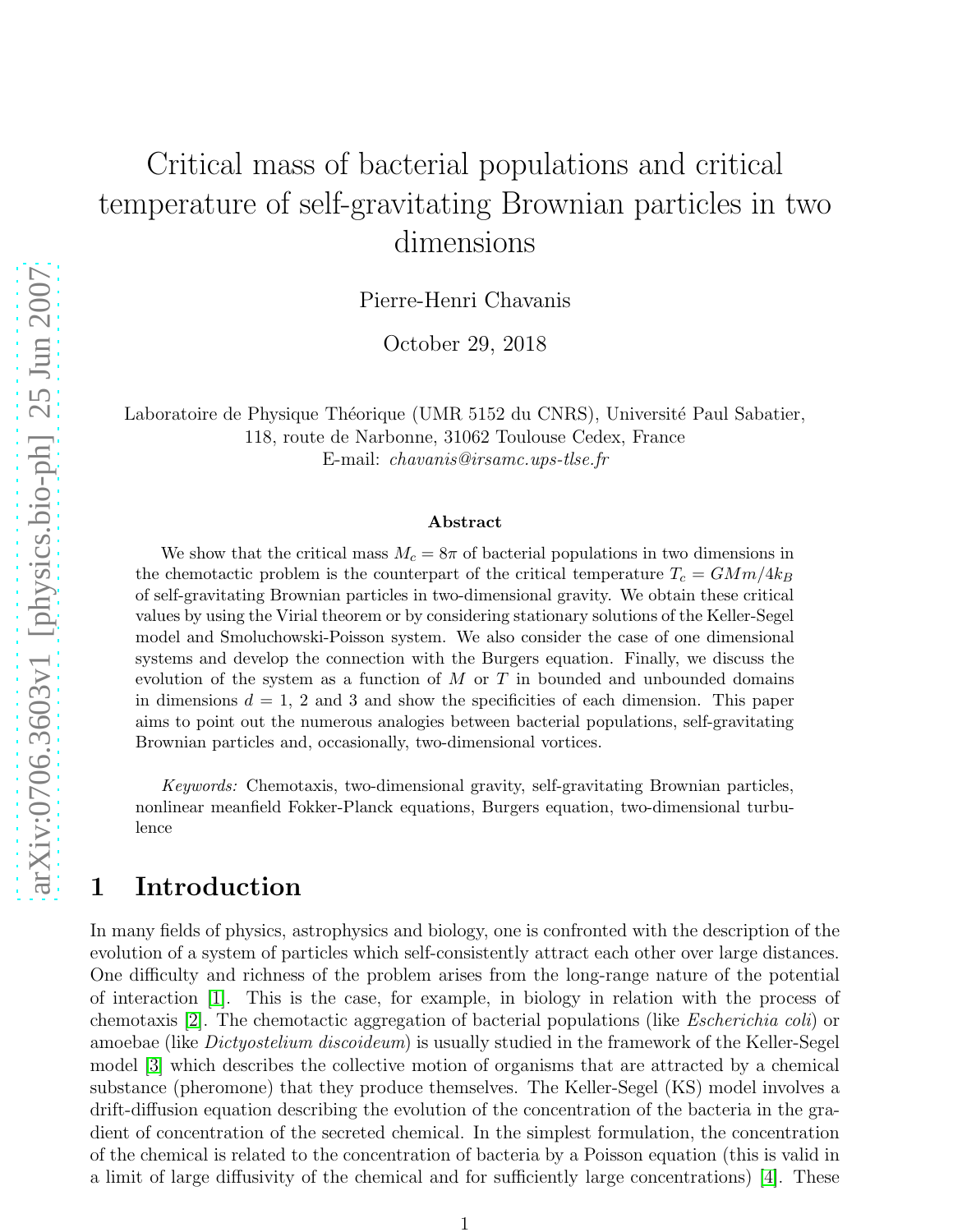equations have been studied by applied mathematicians who obtained rigorous results for the existence and unicity of the solutions and for the conditions of blow-up, modeling chemotactic collapse, in different dimensions of space [\[5\]](#page-23-4). In particular, in  $d = 2$ , there exists a critical mass  $M_c$  (independent on the size of the domain) above which the system collapses and forms a Dirac peak. Alternatively, for  $M < M_c$ , the system spreads to infinity in an unbounded domain or tends to a stationary state in a bounded domain.

Gravity is another example of long-range attractive potential of interaction. In a series of papers, Chavanis & Sire [\[6,](#page-23-5) [7,](#page-23-6) [8,](#page-23-7) [9,](#page-23-8) [10,](#page-23-9) [11,](#page-23-10) [12,](#page-23-11) [13,](#page-23-12) [14\]](#page-23-13) have studied a model of self-gravitating Brownian particles in various dimensions of space. In statistical mechanics, this model is associated with the canonical ensemble in which the temperature is fixed. A lot of analytical results have been obtained and an almost complete description of the system, for all the phases of the dynamics (pre-collapse and post-collapse), has been given in the overdamped limit of the model. In that limit, the evolution of the density of the self-gravitating Brownian gas is governed by the Smoluchowski-Poisson (SP) system. The Smoluchowski equation is a driftdiffusion equation of a Fokker-Planck type. For self-gravitating particles, the gravitational potential inducing the drift is produced by the density of particles through the Newton-Poisson equation. It turns out that the Smoluchowski-Poisson system is isomorphic to the simplified version of the Keller-Segel model of chemotaxis provided that the parameters are suitably re-interpreted, as discussed in [\[11\]](#page-23-10). In particular, for the 2D self-gravitating Brownian gas, there exists a critical temperature  $T_c$  (independent on the size of the domain) below which the system collapses and forms a Dirac peak. This is the counterpart of the critical mass of bacterial populations. For  $T > T_c$ , the system evaporates in an unbounded domain or tends to a statistical equilibrium state in a bounded domain.

The object of this paper is to emphasize the parallel between these two systems. In Secs. [2](#page-1-0) and [3,](#page-4-0) we use the Virial theorem to derive the critical mass of bacterial populations and the critical temperature of self-gravitating Brownian particles in two dimensions. In Sec. [4,](#page-6-0) we show that these critical values can also be obtained by considering stationary solutions of the Keller-Segel model and Smoluchowski-Poisson system. In Sec. [5,](#page-10-0) we consider the one dimensional problem and point out the connection between the Smoluchowski-Poisson system (or the Keller-Segel model) and the Burgers equation. We use this analogy to provide the general solution of these equations in  $d = 1$  in bounded and unbounded domains. Finally, in Sec. [6,](#page-15-0) we provide a summary of the results obtained by Chavanis & Sire  $[6, 7, 8, 9, 10, 11, 12, 13, 14]$  $[6, 7, 8, 9, 10, 11, 12, 13, 14]$  $[6, 7, 8, 9, 10, 11, 12, 13, 14]$  $[6, 7, 8, 9, 10, 11, 12, 13, 14]$  $[6, 7, 8, 9, 10, 11, 12, 13, 14]$  $[6, 7, 8, 9, 10, 11, 12, 13, 14]$  $[6, 7, 8, 9, 10, 11, 12, 13, 14]$  $[6, 7, 8, 9, 10, 11, 12, 13, 14]$  $[6, 7, 8, 9, 10, 11, 12, 13, 14]$  for selfgravitating Brownian particles and adapt them to the context of chemotaxis to clearly show the link between these two problems.

## <span id="page-1-0"></span>2 The Keller-Segel model

The dynamical evolution of biological populations like bacteria, amoebae, cells... that are attracted by a substance that they emit themselves, is often described by the Keller-Segel (KS) model [\[3\]](#page-23-2). In its simplest form, it can be written as

<span id="page-1-1"></span>(1) 
$$
\frac{\partial \rho}{\partial t} = D\Delta \rho - \chi \nabla \cdot (\rho \nabla c),
$$

<span id="page-1-2"></span>
$$
\Delta c = -\lambda \rho.
$$

Equation [\(1\)](#page-1-1) is a drift-diffusion equation for the cell density  $\rho(\mathbf{r},t)$ . The diffusion term takes into account the erratic motion of the cells (like in Brownian theory) and the drift term with  $\chi > 0$  takes into account the chemotactic attraction (one could also consider the case  $\chi <$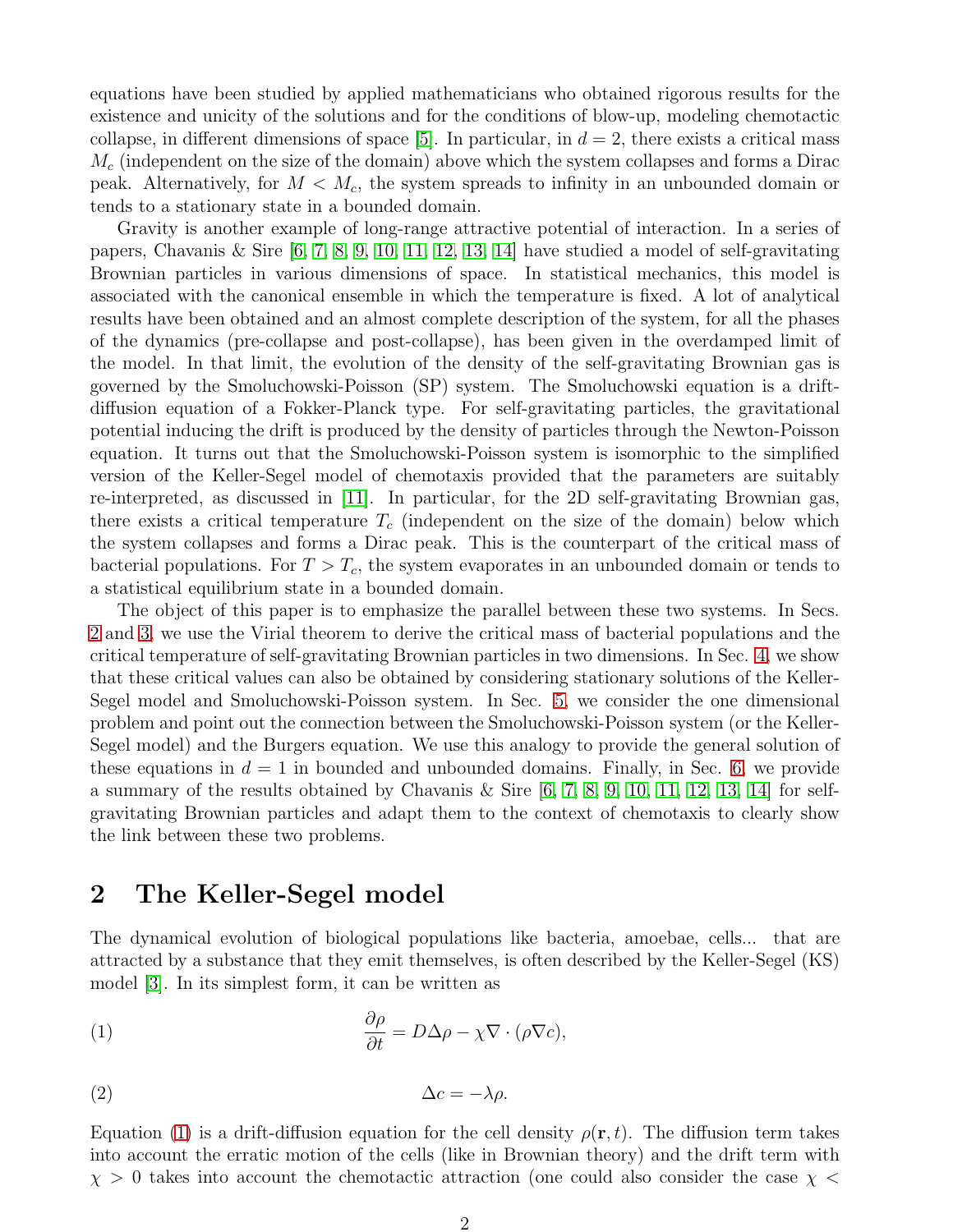0 where the secreted substance is a noxious substance, like a poison, so that chemotaxis is repulsive). It is directed along the gradient of concentration  $c(\mathbf{r}, t)$  of the secreted chemical. In the simplest formulation [\[4\]](#page-23-3), the production of the chemical by the cells is described by a Poisson equation [\(2\)](#page-1-2). This is valid in a limit of high diffusivity of the chemical and for sufficiently large concentrations (see Appendix [A\)](#page-18-0). The Keller-Segel model  $(1)-(2)$  $(1)-(2)$  must be supplemented by appropriate boundary conditions. A first physical boundary condition is that the current  $\mathbf{J} = D\nabla \rho - \chi \rho \nabla c$  is parallel to the boundary of the domain (or vanishes at infinity in an unbounded domain) so that the total mass is conserved. On the other hand, when dealing with the reduced Keller-Segel model  $(1)-(2)$  $(1)-(2)$ , one usually assumes that  $c(\mathbf{r}, t)$  is the solution of the Poisson equation [\(2\)](#page-1-2) in an infinite domain with the usual gauge condition. This yields  $c(\mathbf{r},t) = \frac{\lambda}{(d-2)S_d} \int \rho(\mathbf{r}',t) |\mathbf{r}-\mathbf{r}'|^{-(d-2)} d\mathbf{r}'$  (in  $d \neq 2$ ) or  $c(\mathbf{r},t) = \frac{\lambda}{2\pi} \int \rho(\mathbf{r}',t) \ln |\mathbf{r}-\mathbf{r}'| d\mathbf{r}'$  (in  $d = 2$ ) whenever the domain containing the bacteria is finite (box) or infinite (here  $S_d$  denotes the surface of a unit sphere in  $d$ -dimensions). A physical discussion of the boundary conditions and of the limitations of the reduced Keller-Segel model [\(1\)](#page-1-1)-[\(2\)](#page-1-2) is provided in Appendix [A.](#page-18-0)

We now proceed in deriving an exact relation that is similar to the Virial theorem in astrophysics (see Sec. [3\)](#page-4-0). As discussed in [\[13\]](#page-23-12), it is convenient to take the origin of the system of coordinates at the center of mass which is a fixed quantity. Multiplying Eq. [\(1\)](#page-1-1) by  $x_ix_j$  and integrating over the entire domain, we get

<span id="page-2-0"></span>(3) 
$$
\int \frac{\partial \rho}{\partial t} x_i x_j d\mathbf{r} = \int x_i x_j \frac{\partial}{\partial x_k} \left( D \frac{\partial \rho}{\partial x_k} - \chi \rho \frac{\partial c}{\partial x_k} \right) d\mathbf{r}.
$$

Introducing the "tensor of inertia"

(4) 
$$
I_{ij} = \int \rho x_i x_j \, d\mathbf{r},
$$

and integrating the second term by parts twice, we find that

(5) 
$$
\frac{1}{2}\frac{dI_{ij}}{dt} = DM\delta_{ij} + \chi W_{ij},
$$

where  $M = \int \rho d\mathbf{r}$  is the total mass of cells and  $W_{ij} = W_{ji}$  is the "potential energy tensor" [\[13\]](#page-23-12):

(6) 
$$
W_{ij} = \int \rho \ x_i \frac{\partial c}{\partial x_j} d\mathbf{r}.
$$

If the system is confined within a box, we have to account for boundary terms. The first integration by parts in Eq. [\(3\)](#page-2-0) yields a residual term

<span id="page-2-1"></span>(7) 
$$
\int \nabla \cdot [x_i x_j (D \nabla \rho - \chi \rho \nabla c)] d\mathbf{r} = \oint x_i x_j (D \nabla \rho - \chi \rho \nabla c) \cdot d\mathbf{S},
$$

where  $dS$  is the surface element normal to the frontier of the confining box. By virtue of the conservation of mass, the diffusion current in Eq. [\(1\)](#page-1-1) is always perpendicular to the surface vector and consequently the term [\(7\)](#page-2-1) vanishes. The second integration by parts yields

(8) 
$$
- \int \frac{\partial}{\partial x_k} \left[ D\rho(x_j \delta_{ki} + x_i \delta_{kj}) \right] d\mathbf{r} = - \oint D\rho(x_j \delta_{ki} + x_i \delta_{kj}) dS_k.
$$

Therefore, the general form of the Virial theorem for the chemotactic problem, taking into account boundary terms, is

(9) 
$$
\frac{1}{2}\frac{dI_{ij}}{dt} = DM\delta_{ij} + \chi W_{ij} - \frac{1}{2}\oint D\rho(x_j dS_i + x_i dS_j).
$$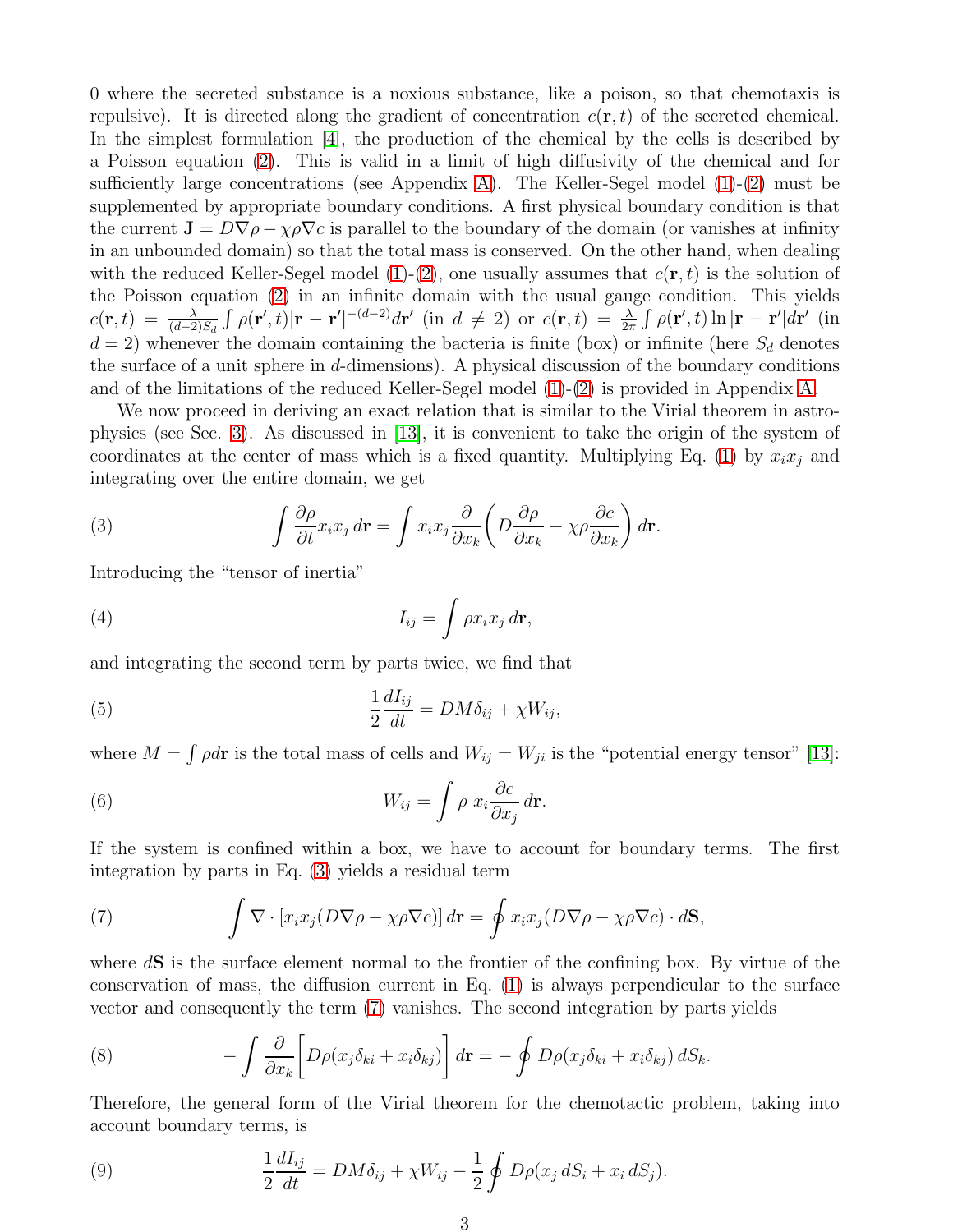By contracting the indices, we get the scalar Virial theorem

<span id="page-3-0"></span>(10) 
$$
\frac{1}{2}\frac{dI}{dt} = dDM + \chi W_{ii} - D \oint \rho \mathbf{r} \cdot d\mathbf{S},
$$

where

(11) 
$$
I = \int \rho r^2 d\mathbf{r},
$$

is the moment of inertia and

(12) 
$$
W_{ii} = \int \rho \mathbf{r} \cdot \nabla c \, d\mathbf{r},
$$

is the Virial. If the density  $\rho_b$  is uniform on the edge of the box (this is the case at least for a spherically symmetric system), we get

(13) 
$$
\oint \rho \mathbf{r} \cdot d\mathbf{S} = \rho_b \oint \mathbf{r} \cdot d\mathbf{S} = \rho_b \int \nabla \cdot \mathbf{r} d\mathbf{r} = d\rho_b V,
$$

where  $V$  is the volume of the confining box. Thus,

(14) 
$$
\frac{1}{2}\frac{dI}{dt} = dDM + \chi W_{ii} - dD\rho_b V.
$$

On the other hand, adapting the results of the Appendix of Ref [\[13\]](#page-23-12) to the present situation, we find for  $d \neq 2$  that  $W_{ii} = (d-2)W$  where  $W = -\frac{1}{2}$  $\frac{1}{2} \int \rho c d\mathbf{r}$  is the "potential energy". In that case, we get

(15) 
$$
\frac{1}{2}\frac{dI}{dt} = dDM + (d-2)\chi W - D \oint \rho \mathbf{r} \cdot d\mathbf{S}, \qquad (d \neq 2).
$$

For  $d = 2$ , we find instead that  $W_{ii} = -\lambda M^2/(4\pi)$  and we obtain

<span id="page-3-3"></span>(16) 
$$
\frac{1}{2}\frac{dI}{dt} = 2DM - \frac{\lambda \chi M^2}{4\pi} - D \oint \rho \mathbf{r} \cdot d\mathbf{S} \qquad (d = 2).
$$

At equilibrium  $(I = 0)$ , the Virial theorem [\(10\)](#page-3-0) reduces to

(17) 
$$
dDM + \chi W_{ii} = D \oint \rho \mathbf{r} \cdot d\mathbf{S}.
$$

For  $d = 2$ , we have

(18) 
$$
2DM - \frac{\lambda \chi M^2}{4\pi} = D \oint \rho \mathbf{r} \cdot d\mathbf{S}.
$$

In usual situations, the term in the r.h.s. is positive (this is at least the case for an axisymmetric distribution of particles in a disk where it is equal to  $2D\rho_b \pi R^2$ ). Since  $\rho \geq 0$ , a sufficient condition is that  $\mathbf{r} \cdot d\mathbf{S} \geq 0$  on each point of the boundary. This criterion is independent on the distribution itself and only depends on the domain shape. When  $\oint \rho \mathbf{r} \cdot d\mathbf{S} \geq 0^{-1}$  $\oint \rho \mathbf{r} \cdot d\mathbf{S} \geq 0^{-1}$  $\oint \rho \mathbf{r} \cdot d\mathbf{S} \geq 0^{-1}$ , the above relation implies that a necessary condition for the existence of steady solutions is that

<span id="page-3-2"></span>(19) 
$$
M \leq M_c = \frac{8\pi D}{\chi\lambda}.
$$

<span id="page-3-1"></span><sup>&</sup>lt;sup>1</sup>There are probably situations where this inequality is violated, in which case we expect that the value of the critical mass will differ from Eq. [\(19\)](#page-3-2). In such situations, boundary effects should play a prominent role.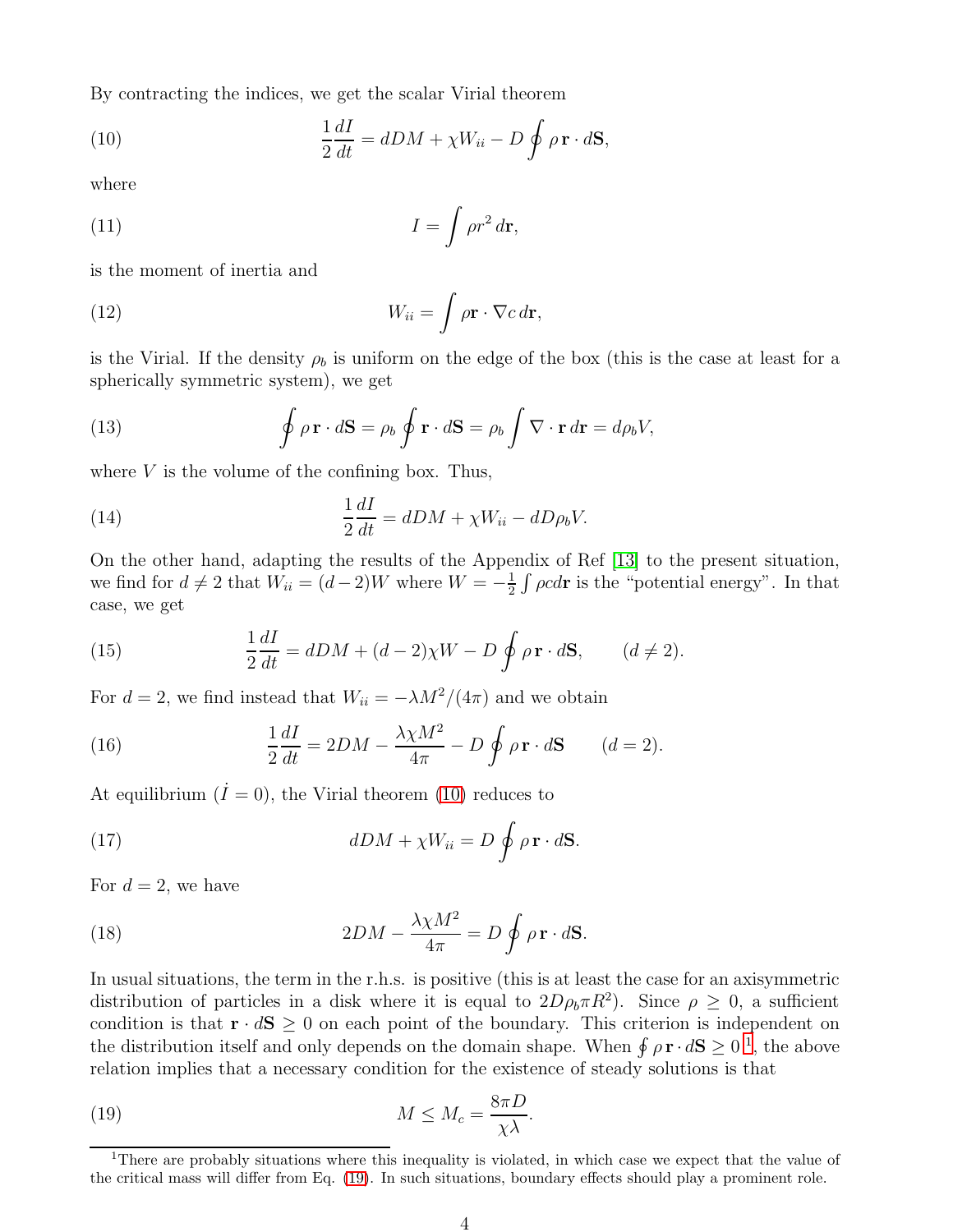If we introduce dimensionless parameters (or take  $D = \chi = \lambda = 1$ ), the critical mass is simply  $M_c = 8\pi$ . In terms of the critical mass [\(19\)](#page-3-2), we can rewrite the Virial theorem [\(16\)](#page-3-3) as

<span id="page-4-4"></span>(20) 
$$
\frac{1}{2}\frac{dI}{dt} = \frac{\lambda \chi M}{4\pi} (M_c - M) - D \oint \rho \mathbf{r} \cdot d\mathbf{S} \qquad (d = 2).
$$

For  $M > M_c$ , we have  $\dot{I} \leq \epsilon < 0$  so that the moment of inertia goes to zero in a finite time. This implies that the system collapses to a Dirac peak at  $r = 0$  (the center of mass) in a finite time. In an unbounded domain, assuming that  $\rho$  decreases more rapidly than  $r^{-2}$  for  $r \to +\infty$ , the foregoing relation reduces to

(21) 
$$
\frac{1}{2}\frac{dI}{dt} = \frac{\lambda \chi M}{4\pi} (M_c - M) \qquad (d = 2).
$$

This relation shows that, in an unbounded domain, there can be stationary solutions  $(I = 0)$ only when  $M = M_c$ . In that case, the moment of inertia is conserved. For  $M < M_c$ , the moment of inertia diverges with time  $I(t) \to +\infty$  so that the system evaporates. For  $M > M_c$ the moment of inertia goes to zero  $I(t) \rightarrow 0$  in a finite time so that the system forms a Dirac peak at  $\mathbf{r} = \mathbf{0}$  in a finite time. Since the case  $M = M_c$  lies at the frontiere between these two regimes (evaporation or collapse) we expect that, when  $M = M_c$ , the system evolves either towards a Dirac peak (collapse) or a completely spread profile (evaporation).

The existence of a critical mass for chemotaxis in  $d = 2$  has been found by various authors [\[15,](#page-23-14) [16,](#page-23-15) [17,](#page-23-16) [18,](#page-23-17) [11,](#page-23-10) [20,](#page-23-18) [19,](#page-23-19) [21\]](#page-23-20), using different arguments.

### <span id="page-4-0"></span>3 The Smoluchowski-Poisson system

In the mean field approximation and in a strong friction limit, the dynamics of a one-component self-gravitating Brownian gas is described by the Smoluchowski-Poisson (SP) system

<span id="page-4-1"></span>(22) 
$$
\frac{\partial \rho}{\partial t} = \nabla \cdot \left[ \frac{1}{\xi} \left( \frac{k_B T}{m} \nabla \rho + \rho \nabla \Phi \right) \right],
$$

<span id="page-4-2"></span>
$$
\Delta \Phi = S_d G \rho.
$$

The Smoluchowski-Poisson system has been studied by Chavanis & Sire [\[6,](#page-23-5) [7,](#page-23-6) [8,](#page-23-7) [9,](#page-23-8) [10,](#page-23-9) [11,](#page-23-10) [12,](#page-23-11) [13,](#page-23-12) [14\]](#page-23-13) in different dimensions of space (see also extensions in [\[22,](#page-23-21) [23\]](#page-23-22) for more general equations of state  $p = p(\rho)$ . Since the temperature is fixed, the relevant statistical ensemble is the canonical ensemble. The boundary conditions are: (i) the current  $\mathbf{J} = \frac{k_B T}{m} \nabla \rho + \rho \nabla \Phi$  is parallel to the boundary in a finite domain and vanishes at infinity in an unbounded domain (so that the total mass is conserved). (ii) The gravitational potential is given by  $\Phi(\mathbf{r},t)$  =  $-\frac{G}{(d \frac{G}{(d-2)}\int \rho(\mathbf{r}',t)|\mathbf{r}-\mathbf{r}'|^{-(d-2)}d\mathbf{r}'$  (in  $d \neq 2$ ) or  $\Phi(\mathbf{r},t) = -G\int \rho(\mathbf{r}',t)\ln|\mathbf{r}-\mathbf{r}'|d\mathbf{r}'$  (in  $d = 2$ ), using the usual Gauge condition.

It is clear at first sight that the Smoluchowski-Poisson system [\(22\)](#page-4-1)-[\(23\)](#page-4-2) is isomorphic to the simplified Keller-Segel model [\(1\)](#page-1-1)-[\(2\)](#page-1-2) provided that we make the correspondances

<span id="page-4-3"></span>(24) 
$$
D = \frac{k_B T}{\xi m}, \quad \chi = \frac{1}{\xi}, \quad c = -\Phi, \quad \lambda = S_d G.
$$

Furthermore, the structure of the solutions depends on a single dimensionless parameter [\[7\]](#page-23-6) which can be written:

(25) 
$$
\eta = \frac{\beta G M m}{R^{d-2}} = \frac{\lambda \chi M}{S_d R^{d-2}}.
$$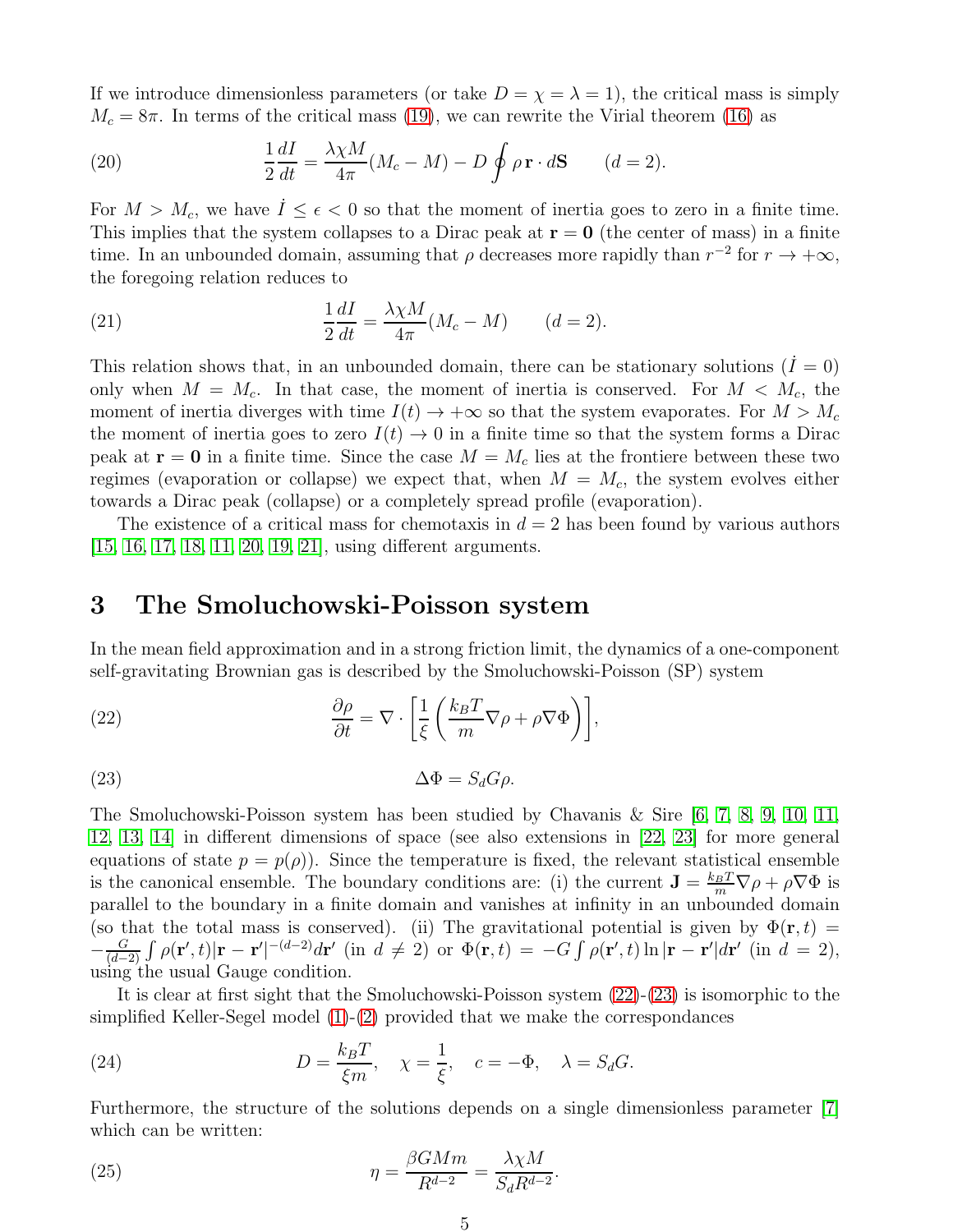We note, in particular, that the concentration of the chemical  $c(\mathbf{r},t)$  in the chemotactic problem is the counterpart of the gravitational potential  $\Phi(\mathbf{r},t)$  for self-gravitating Brownian particles (with the opposite sign). Due to this analogy, the results derived for the SP system can be applied to the KS model and vice versa. However, due to the different notations (and also because chemotaxis and gravity are studied by different communities) this connection is not always made. It can be therefore of interest to put the two models in parallel, as we do here.

The Virial theorem for the SP system has been derived in [\[13\]](#page-23-12) (see also Appendix [B\)](#page-20-0). It can be written

<span id="page-5-4"></span>(26) 
$$
\frac{1}{2}\xi \frac{dI}{dt} = dNk_BT + (d-2)W - dPV, \qquad (d \neq 2)
$$

where  $W=\frac{1}{2}$  $\frac{1}{2} \int \rho \Phi d\mathbf{r}$  is the potential energy and we have defined

(27) 
$$
P \equiv \frac{1}{dV} \oint p \mathbf{r} \cdot d\mathbf{S},
$$

where  $p(\mathbf{r}) = \rho(\mathbf{r})k_BT/m$  is the local pressure of an isothermal gas. In the case where  $p = p_b$  is constant on the boundary, we have  $P = p_b$ . In dimension  $d = 2$ , the Virial theorem takes the simple form  $|13|$ :

<span id="page-5-1"></span>(28) 
$$
\frac{1}{2}\xi \frac{dI}{dt} = 2Nk_BT - \frac{GM^2}{2} - 2PV, \qquad (d = 2).
$$

At equilibrium  $(I = 0)$ , we obtain

$$
(29) \t\t 2Nk_BT - \frac{GM^2}{2} = 2PV,
$$

Since  $P \geq 0$  in usual circumstances (this is at least the case for an axisymmetric system in a disk where  $P = \rho_b k_B T/m$ , the above relation implies that a necessary condition for the existence of steady solutions is that

<span id="page-5-0"></span>(30) 
$$
T \ge T_c = \frac{GMm}{4k_B}.
$$

If we introduce dimensionless parameters (or take  $G = M = m = k_B = \xi = 1$ ), the critical temperature is simply  $T_c = 1/4$ . In terms of the critical temperature [\(30\)](#page-5-0), the Virial theorem [\(28\)](#page-5-1) can be rewritten

<span id="page-5-2"></span>(31) 
$$
\frac{1}{2}\xi \frac{dI}{dt} = 2Nk_B(T - T_c) - 2PV.
$$

For  $T < T_c$ , the moment of inertia goes to zero in a finite time so that the system collapses to a Dirac peak at  $\mathbf{r} = \mathbf{0}$  in a finite time. At equilibrium  $(I = 0)$ , we obtain

$$
PV = Nk_B(T - T_c).
$$

This is the equation of state of the two-dimensional self-gravitating gas at statistical equilibrium in the thermodynamic limit  $N \to +\infty$  with  $\eta = GMm/k_BT$  fixed (in that limit, the mean field approximation is exact  $[24]$ ). This equation of state (and its extension to finite N systems) has been obtained by various authors using different methods [\[25,](#page-23-24) [26,](#page-23-25) [27,](#page-23-26) [13,](#page-23-12) [14,](#page-23-13) [28\]](#page-23-27).

<span id="page-5-3"></span>In an unbounded domain, the Virial theorem [\(31\)](#page-5-2) reduces to

(33) 
$$
\frac{1}{2}\xi \frac{dI}{dt} = 2Nk_B(T - T_c).
$$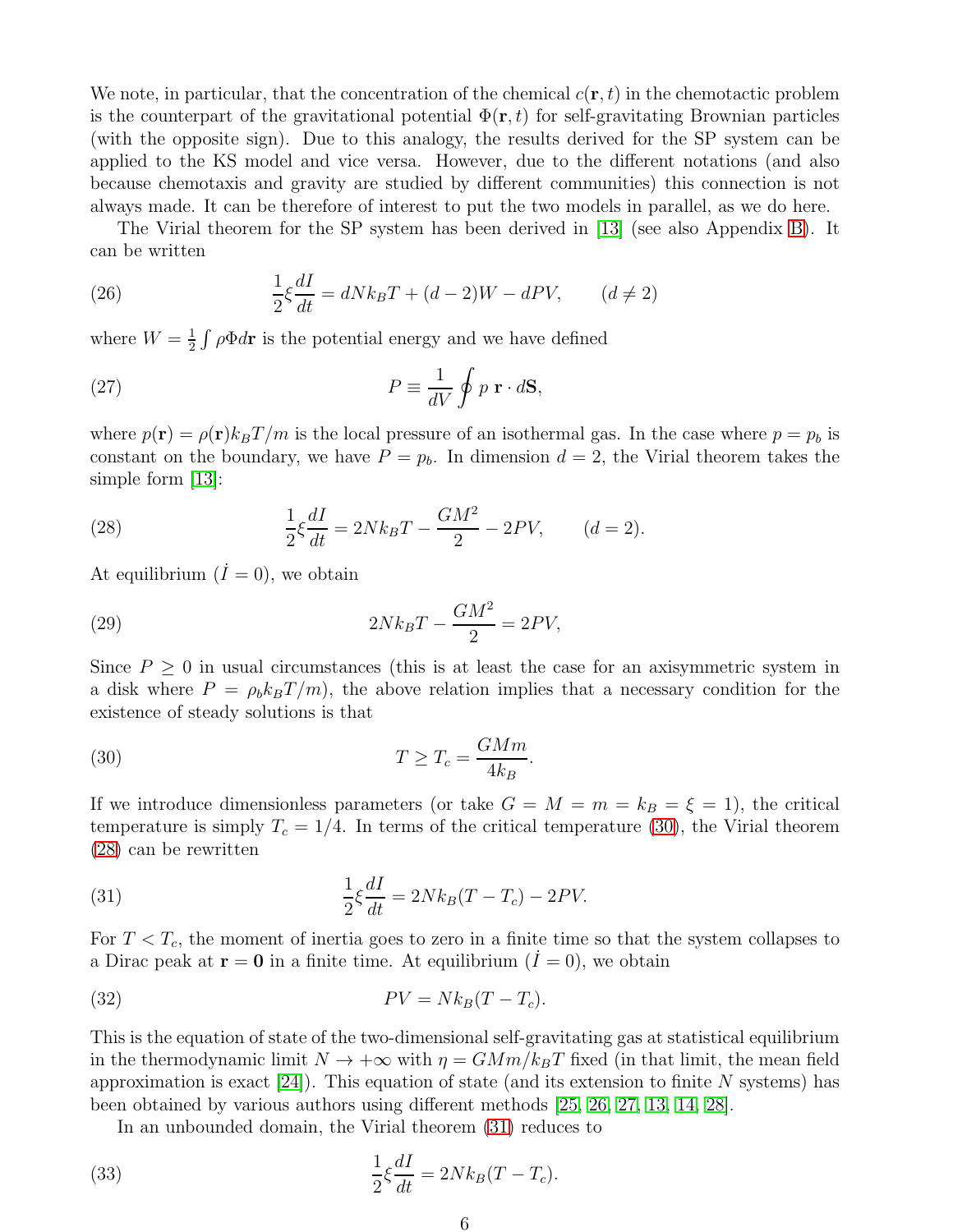This relation shows that, in an unbounded domain, there can be stationary solutions  $(I = 0)$ only at the critical temperature  $T = T_c$ . In that case, the moment of inertia is conserved. For  $T > T_c$ , the moment of inertia diverges  $I(t) \to +\infty$  so that the system evaporates. For  $T < T_c$ the moment of inertia goes to zero  $I(t) \rightarrow 0$  in a finite time so that the system forms a Dirac peak at  $r = 0$  in a finite time. Defining the mean-squared radius of the cluster through the relation  $\langle r^2 \rangle = I/M$ , we can rewrite Eq. [\(33\)](#page-5-3) after integration in the form  $\langle r^2 \rangle = 4D(T)t + \langle r^2 \rangle_0$ where

<span id="page-6-1"></span>(34) 
$$
D(T) = \frac{k_B T}{\xi m} (1 - T_c/T),
$$

is an effective diffusion coefficient. For  $T \gg T_c$  when gravitational effects become negligible, the Smoluchowski equation [\(22\)](#page-4-1) reduces to a pure diffusion equation and the diffusion coefficient is given by the Einstein formula  $D(+\infty) = k_BT/\xi m$ . However, Eq. [\(34\)](#page-6-1) shows that the diffusion is less and less effective as temperature decreases and gravitational effects come into play. In particular, the effective diffusion coefficient becomes negative for  $T < T_c$  indicating finite time collapse.

The existence of a critical temperature for self-gravitating systems in  $d = 2$  has been found by various authors, in different contexts, using different arguments [\[29,](#page-24-0) [30,](#page-24-1) [31,](#page-24-2) [32,](#page-24-3) [7,](#page-23-6) [28\]](#page-23-27). A similar critical temperature (whose value is negative) appears in the statistical mechanics of point vortices in two-dimensional hydrodynamics [\[33,](#page-24-4) [34,](#page-24-5) [35\]](#page-24-6).

### <span id="page-6-0"></span>4 The equilibrium density profile in  $d = 2$

#### 4.1 Chemotaxis of bacterial populations

The stationary solutions of the KS model [\(1\)](#page-1-1)-[\(2\)](#page-1-2) are such that

<span id="page-6-2"></span>
$$
\rho = Ae^{\frac{\chi}{D}c}.
$$

This is similar to the Boltzmann distribution in statistical mechanics provided that we interprete  $T_{eff} = D/\chi$  as an effective temperature and  $-c(\mathbf{r})$  as a potential. This distribution can be obtained by extremizing the functional

<span id="page-6-4"></span>(36) 
$$
F[\rho] = -\frac{1}{2} \int \rho c \, d\mathbf{r} + \frac{D}{\chi} \int \rho \ln \rho d\mathbf{r},
$$

at fixed mass. This functional is the Lyapunov functional of the KS model. It satisfies  $\ddot{F} \leq 0$ and  $\dot{F} = 0$  if, and only if, the density is given by Eq. [\(35\)](#page-6-2). It can also be interpreted as an effective free energy  $F = E - T_{eff}S$  associated with the Boltzmann entropy [\[36\]](#page-24-7). A steady state of the KS model is an extremum of  $F$  at fixed mass. Furthermore, it is linearly dynamically stable if and only if it is a (local) minimum of this functional [\[37\]](#page-24-8). The equilibrium state is obtained by substituting Eq. [\(35\)](#page-6-2) into the Poisson equation [\(2\)](#page-1-2) yielding

<span id="page-6-3"></span>(37) 
$$
\Delta c = -\lambda A e^{\frac{\chi}{D}c}.
$$

This is similar to the Boltzmann-Poisson equation appearing in astrophysics (in the statistical mechanics of stellar systems [\[27,](#page-23-26) [38\]](#page-24-9) and in isothermal models of stars [\[39\]](#page-24-10)) and in vortex dynamics (in the statistical mechanics of 2D point vortices [\[35\]](#page-24-6)). If we restrict ourselves to axisymmetric solutions, this equation can be solved analytically in  $d = 2$ . The 2D axisymmetric Boltzmann-Poisson equation [\(37\)](#page-6-3) is solved in Appendix [C.](#page-20-1) Here we use a slightly different method working directly on the mass profile.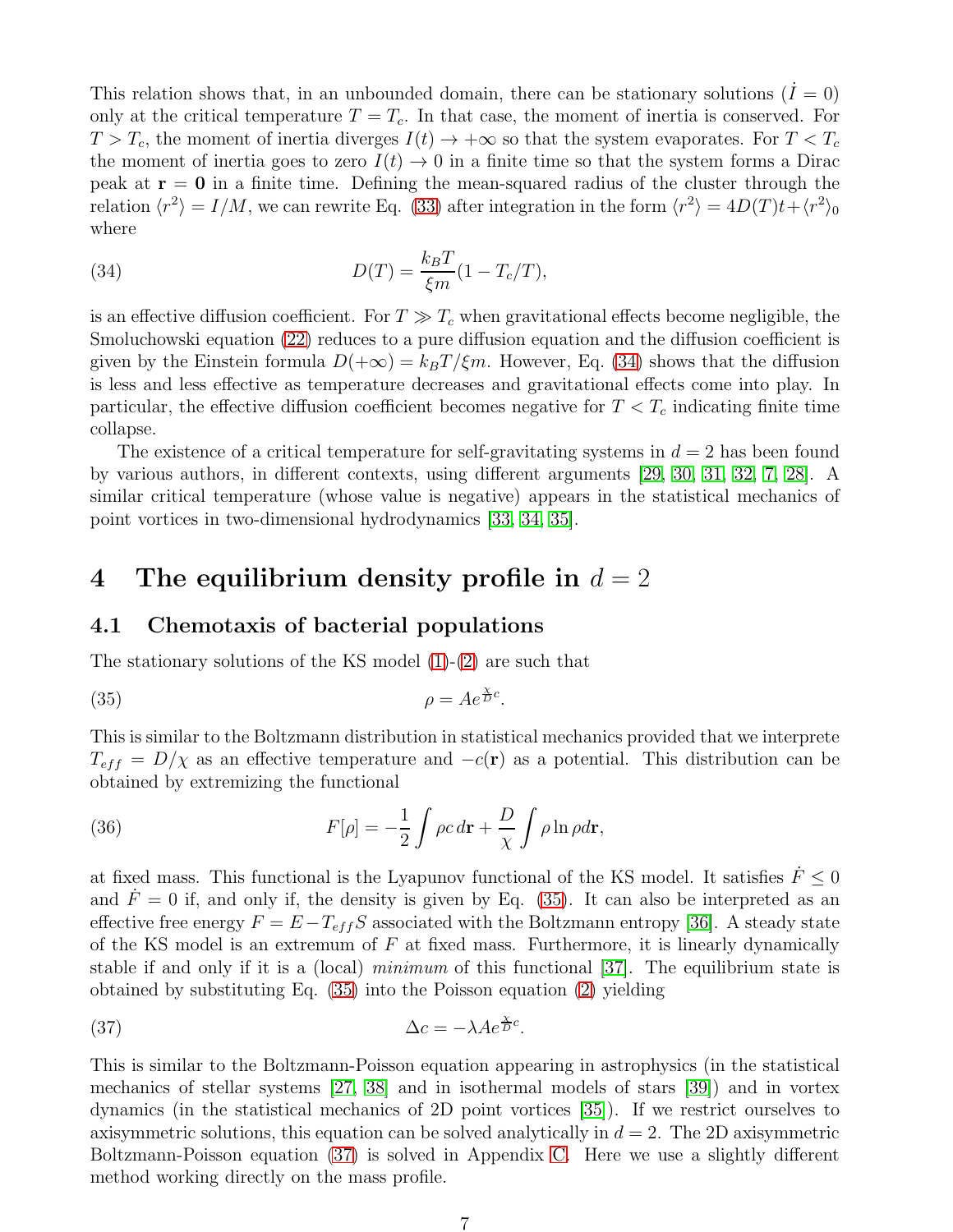Considering axisymmetric density profiles, introducing the accumulated mass  $M(r, t)$  =  $\int_0^r \rho(r',t) 2\pi r' dr'$ , using the relation  $\frac{\partial c}{\partial r} = -\frac{\lambda M(r,t)}{2\pi r}$  $\frac{\partial u(r,t)}{\partial \tau}$  (equivalent to the Gauss theorem) and introducing the variable  $u = r^2$ , it is found that the KS model [\(1\)](#page-1-1)-[\(2\)](#page-1-2) is equivalent to the single partial differential equation

(38) 
$$
\frac{\partial M}{\partial t} = 4Du\frac{\partial^2 M}{\partial u^2} + \frac{\lambda \chi}{\pi}M\frac{\partial M}{\partial u}.
$$

The stationary profiles satisfy

(39) 
$$
uM'' + \frac{\lambda \chi}{4\pi D} MM' = 0.
$$

Using  $uM'' = (uM')' - M'$ ,  $2MM' = (M^2)'$  and  $M(0) = 0$ , we obtain after integration the first order differential equation

<span id="page-7-0"></span>(40) 
$$
uM' = M\left(1 - \frac{\lambda \chi}{8\pi D}M\right).
$$

Since  $M' \geq 0$ , a necessary condition for the existence of steady states is that

<span id="page-7-3"></span>(41) 
$$
M \leq M_c = \frac{8\pi D}{\chi \lambda}.
$$

Solving Eq. [\(40\)](#page-7-0) when this condition is fulfilled, we find that the equilibrium mass profile is given by

<span id="page-7-1"></span>(42) 
$$
M(r) = \frac{Kr^2}{1 + \frac{Kr^2}{M_c}},
$$

where  $K$  is a constant of integration determined by the boundary conditions.

(a) In a disk of radius R, the constant K is determined by the condition  $M(R) = M$ . This yields

(43) 
$$
M(r) = \frac{M}{1 - \frac{M}{M_c}} \frac{(\frac{r}{R})^2}{1 + \frac{M}{M_c - M} (\frac{r}{R})^2}.
$$

The corresponding density profile is

<span id="page-7-2"></span>(44) 
$$
\rho(r) = \frac{1}{\pi R^2} \frac{M}{1 - \frac{M}{M_c}} \frac{1}{\left[1 + \frac{M}{M_c - M} \left(\frac{r}{R}\right)^2\right]^2}.
$$

Typical density profiles are plotted in Fig. [1](#page-8-0) for different values of the ratio  $M/M_c$ . The relation between the mass and the central density is

(45) 
$$
\rho_0 = \frac{M_c}{\pi R^2} \frac{M/M_c}{1 - \frac{M}{M_c}}.
$$

It is plotted in Fig. [2.](#page-8-1) The central density increases as  $M \to M_c$ . For  $M = M_c$ , the density profile is a Dirac peak:  $\rho(\mathbf{r}) = M_c \delta(\mathbf{r}).$ 

(b) In an unbounded domain, we see from Eq. [\(42\)](#page-7-1) that the condition  $M(r) \to M$  for  $r \to +\infty$  requires that  $M = M_c$ . Therefore, there exists steady state solutions only for  $M = M_c$ .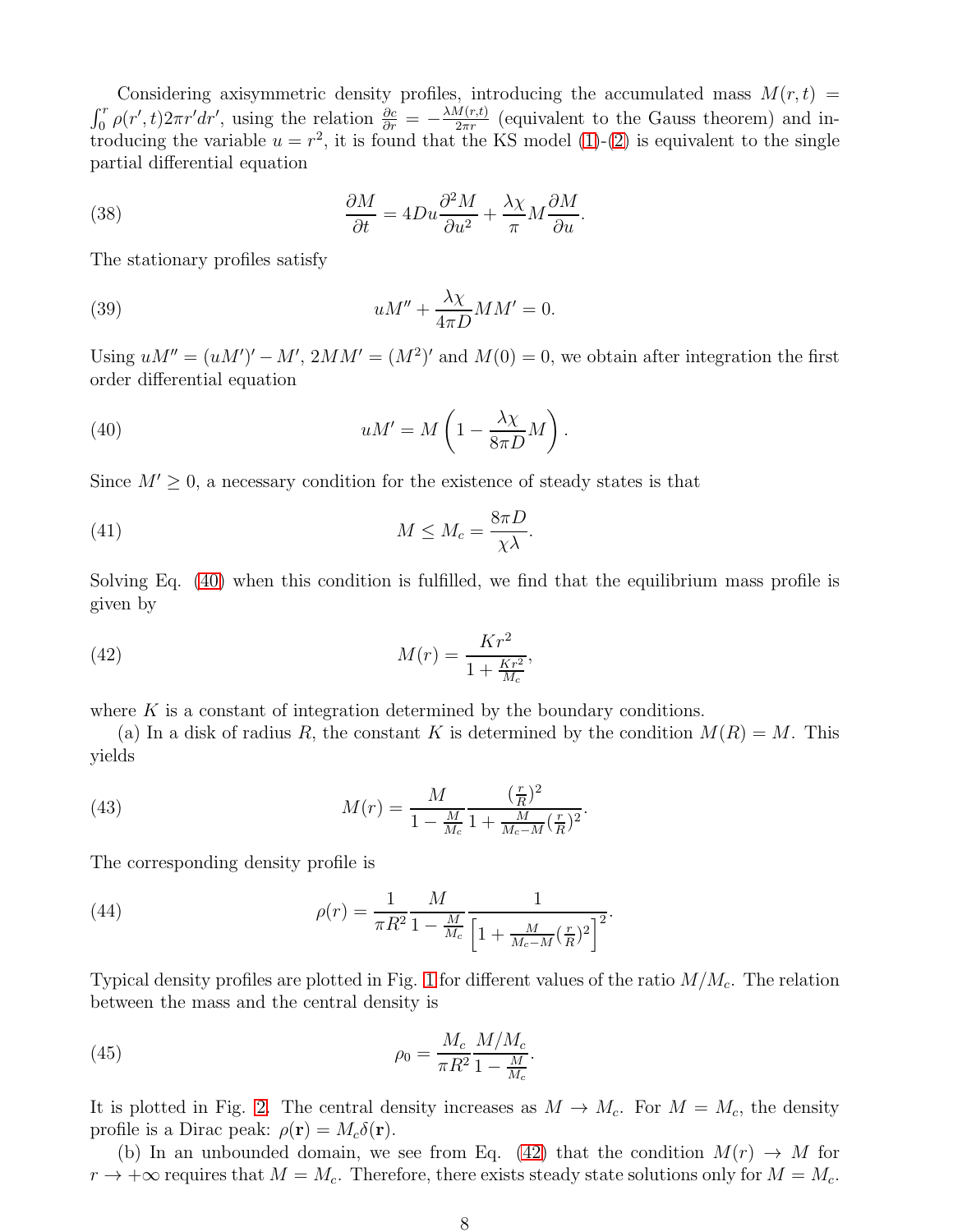

<span id="page-8-0"></span>Figure 1: Density profile (normalized by  $M_c/\pi R^2$ ) as a function of  $r/R$  for different values of the total mass M. For  $M \to M_c$ , the density profile tends to a Dirac peak.



<span id="page-8-1"></span>Figure 2: Relation between the mass  $M/M_c$  and the central density  $\rho_0$  (normalized by  $M_c/\pi R^2$ ) in the chemotactic problem. There exists a unique solution for each value of  $M \leq M_c$ . Since there is no turning point in the series of equilibria  $M(\rho_0)$ , these steady solutions are stable (minima of free energy  $F$  at fixed mass  $M$ ) [\[7\]](#page-23-6).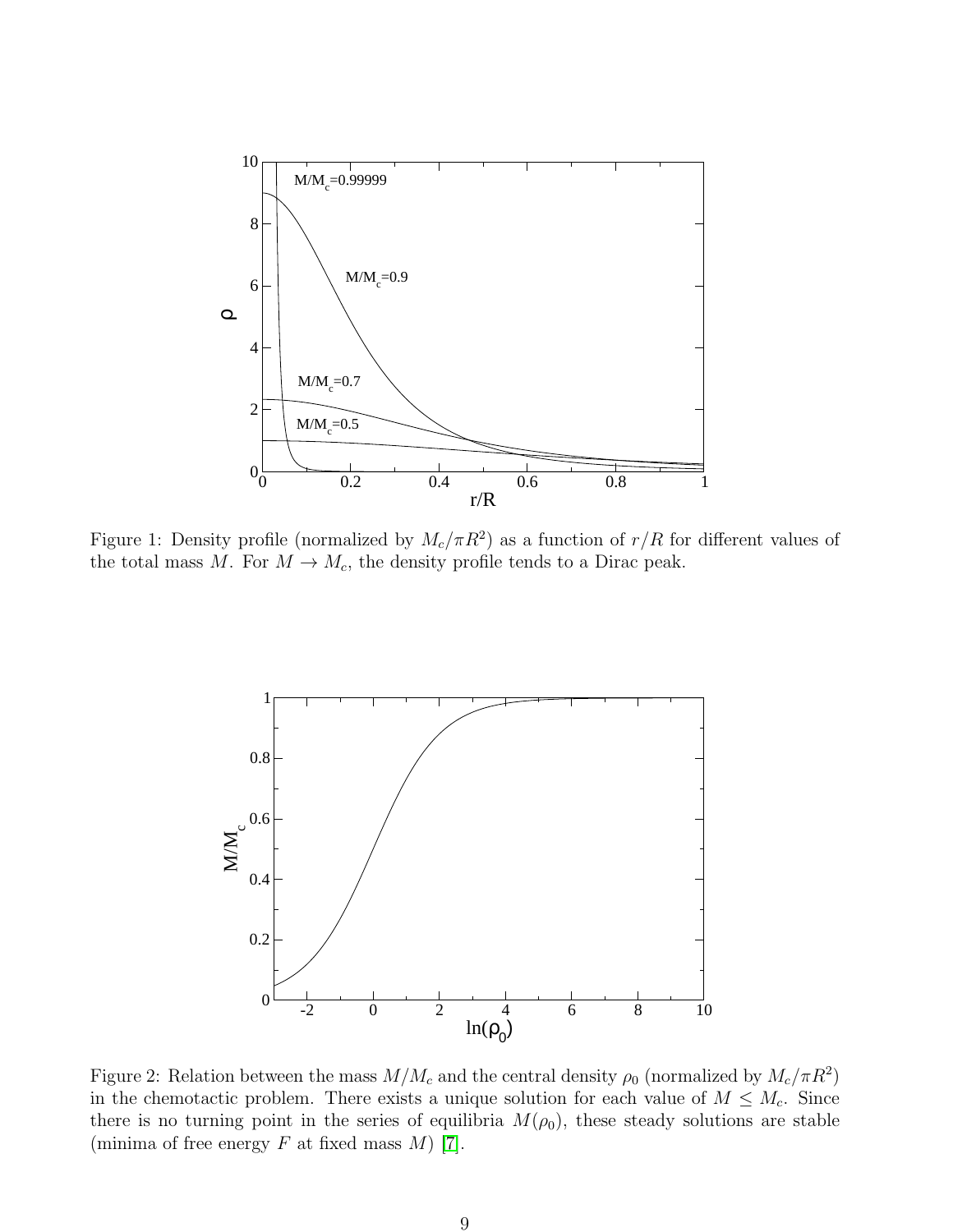They form an infinite family of solutions parameterized by the constant  $K$  or equivalently by the central density  $\rho_0 = K/\pi$ . Their density profile is

<span id="page-9-3"></span>(46) 
$$
\rho(r) = \frac{\rho_0}{\left(1 + \frac{\pi \rho_0 r^2}{M_c}\right)^2}.
$$

It is suggested in Sec. [2](#page-1-0) that, among all the distributions of this family, the only stable stationary solution of the KS model with  $M = M_c$  is the Dirac peak corresponding to  $\rho_0 \to +\infty$ . The dynamical formation of this Dirac peak is shown analytically in [\[13\]](#page-23-12). Another possible evolution is an evaporation.

#### 4.2 Self-gravitating Brownian particles

We give, for comparison, the equivalent relations for the gravitational problem. The stationary solutions of the Smoluchowski equation [\(22\)](#page-4-1) are described by the Boltzmann distribution

$$
\rho = Ae^{-\beta m\Phi}.
$$

This is equivalent to the condition of hydrostatic equilibrium  $\nabla p + \rho \nabla \Phi = 0$  for an isothermal equation of state  $p(\mathbf{r}) = \rho(\mathbf{r})k_BT/m$  [\[13\]](#page-23-12). The Lyapunov functional of the SP system is the Boltzmann free energy

<span id="page-9-2"></span>(48) 
$$
F[\rho] = \frac{1}{2} \int \rho \Phi \, d\mathbf{r} + k_B T \int \frac{\rho}{m} \ln \frac{\rho}{m} \, d\mathbf{r}.
$$

The steady states are obtained by solving the Boltzmann-Poisson equation

(49) 
$$
\Delta \Phi = S_d G A e^{-\beta m \Phi}
$$

They are linearly dynamically stable if, and only if, they are *minima* of free energy at fixed mass. This is consistent with a condition of thermodynamical stability in the canonical ensemble. In  $d = 2$ , the SP system is equivalent to a single partial differential equation for the mass profile

<span id="page-9-0"></span>.

(50) 
$$
\xi \frac{\partial M}{\partial t} = 4Tu \frac{\partial^2 M}{\partial u^2} + 2GM \frac{\partial M}{\partial u}.
$$

(a) In a bounded domain, there exists steady states if, and only, if

(51) 
$$
T \geq T_c = \frac{GMm}{4k_B}.
$$

The mass profile is given by

(52) 
$$
M(r) = \frac{M}{1 - \frac{T_c}{T}} \frac{(\frac{r}{R})^2}{1 + \frac{T_c}{T - T_c}(\frac{r}{R})^2},
$$

and the corresponding density profile by

<span id="page-9-1"></span>(53) 
$$
\rho(r) = \frac{1}{\pi R^2} \frac{M}{1 - \frac{T_c}{T}} \frac{1}{\left[1 + \frac{T_c}{T - T_c} \left(\frac{r}{R}\right)^2\right]^2}.
$$

The relation between the temperature and the central density is

(54) 
$$
\rho_0 = \frac{1}{\pi R^2} \frac{M}{1 - \frac{T_c}{T}}.
$$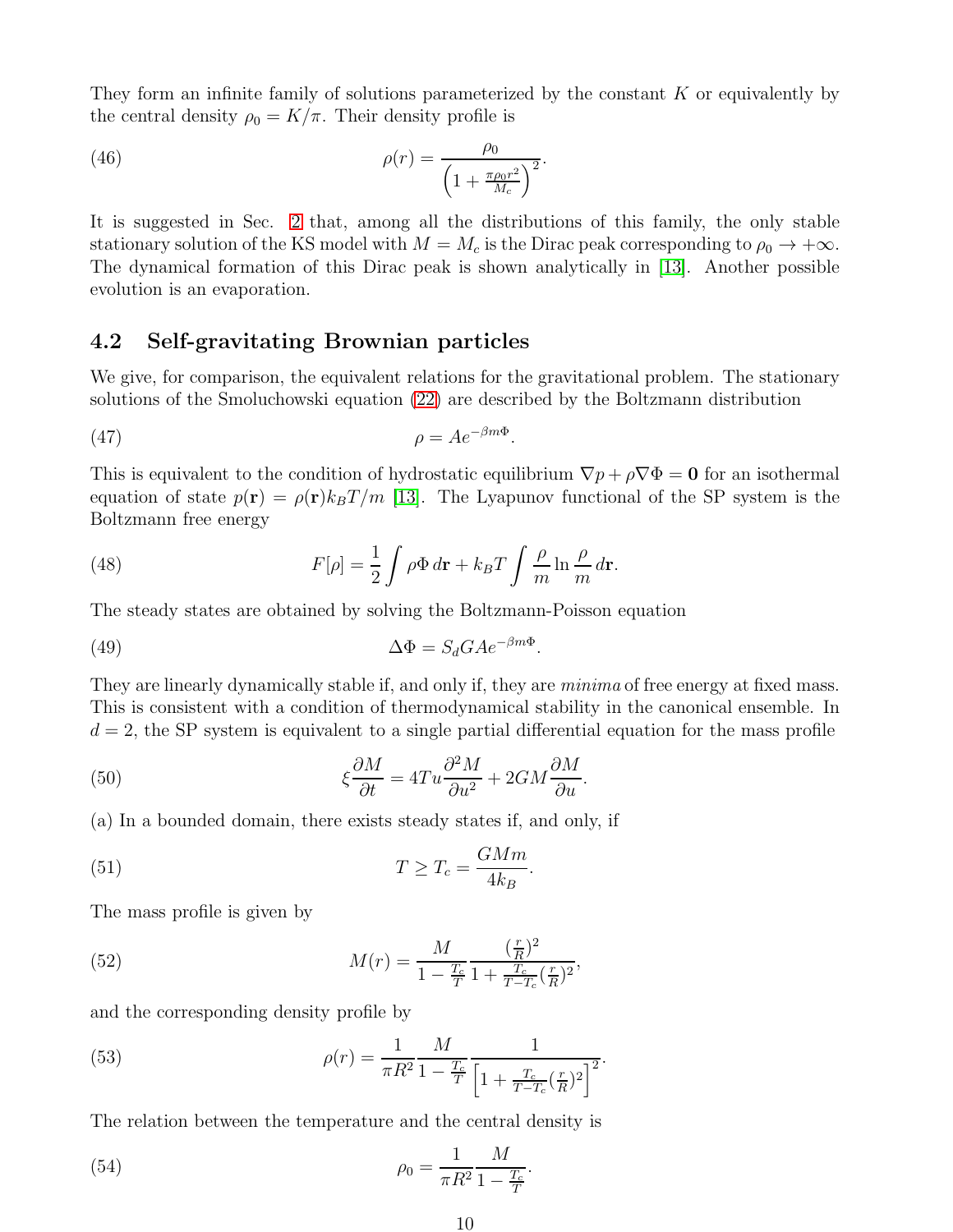At  $T = T_c$ , the density is a Dirac peak  $\rho(\mathbf{r}) = M\delta(\mathbf{r})$ .

(b) In an unbounded domain, there exists steady solutions only for  $T = T_c$ . They are parameterized by the central density  $\rho_0 = K/\pi$ . The mass and density profiles are

<span id="page-10-5"></span>(55) 
$$
M(r) = \frac{Kr^2}{1 + \frac{K}{M}r^2}, \qquad \rho(r) = \frac{\rho_0}{\left(1 + \frac{\pi \rho_0}{M}r^2\right)^2}.
$$

These solutions have the same value of the free energy  $F = -Nk_BT_c[1 + \ln(\pi/N)]$  independent on  $\rho_0$ . On the other hand, their moment of inertia is infinite (except the solution with  $\rho_0 = +\infty$ for which  $I = 0$ ). Since I is conserved at  $T = T_c$ , they cannot be reached from a generic initial condition with  $0 < I < +\infty$ . It is suggested in Sec. [3](#page-4-0) that the only stable stationary solution of the SP system with  $T = T_c$  is the Dirac peak corresponding to  $\rho_0 \rightarrow +\infty$ . The dynamical formation of this Dirac peak is shown analytically in [\[13\]](#page-23-12). The system ejects a tiny amount of mass at large distances in order to accomodate for the conservation of I. Another possible evolution at  $T = T_c$  is an evaporation.

In the above formulae, we can pass from biological notations to gravitational notations by using the relation

$$
\frac{T}{T_c} = \frac{M_c}{M},
$$

resulting from the correspondances [\(24\)](#page-4-3). Therefore, the mass M in chemotaxis plays the role of the inverse temperature  $\beta = 1/k_BT$  in gravity. We note also that, in 2D gravity, the condition [\(51\)](#page-9-0) for the existence of a steady solution above a critical temperature  $T_c$  (for a given mass  $M$ , can be converted into a condition on the mass (for a given temperature T)

(57) 
$$
M \leq M_c = \frac{4k_B T}{Gm},
$$

<span id="page-10-0"></span>making the link with the biological problem even closer.

### 5 Analogy with the Burgers equation in  $d = 1$

#### <span id="page-10-4"></span>5.1 The case of an infinite domain

In  $d = 1$ , it is shown in [\[7\]](#page-23-6) that the Smoluchowski-Poisson system is equivalent to a single differential equation

<span id="page-10-1"></span>(58) 
$$
\xi \frac{\partial M}{\partial t} = \frac{k_B T}{m} \frac{\partial^2 M}{\partial x^2} + GM \frac{\partial M}{\partial x},
$$

for the integrated density  $M(x,t) = 2 \int_0^x \rho(x',t) dx'$ . The density and the gravitational potential are related to the mass profile by  $\partial_x M = 2\rho(x, t)$  and  $\partial_x \Phi = GM(x, t)$ . The stationary states of Eq. [\(58\)](#page-10-1) can be obtained analytically (see Sec. [5.2\)](#page-11-0). In an infinite domain, they are given by

<span id="page-10-2"></span>(59) 
$$
M(x) = M \tanh(x/H), \qquad \rho(x) = \frac{\rho_0}{\cosh^2(x/H)},
$$

where the length scale and the central density are determined as a function of the temperature by

<span id="page-10-3"></span>(60) 
$$
H = \frac{2k_B T}{GMm}, \qquad \rho_0 = \frac{M}{2H} = \frac{GM^2 m}{4k_B T}.
$$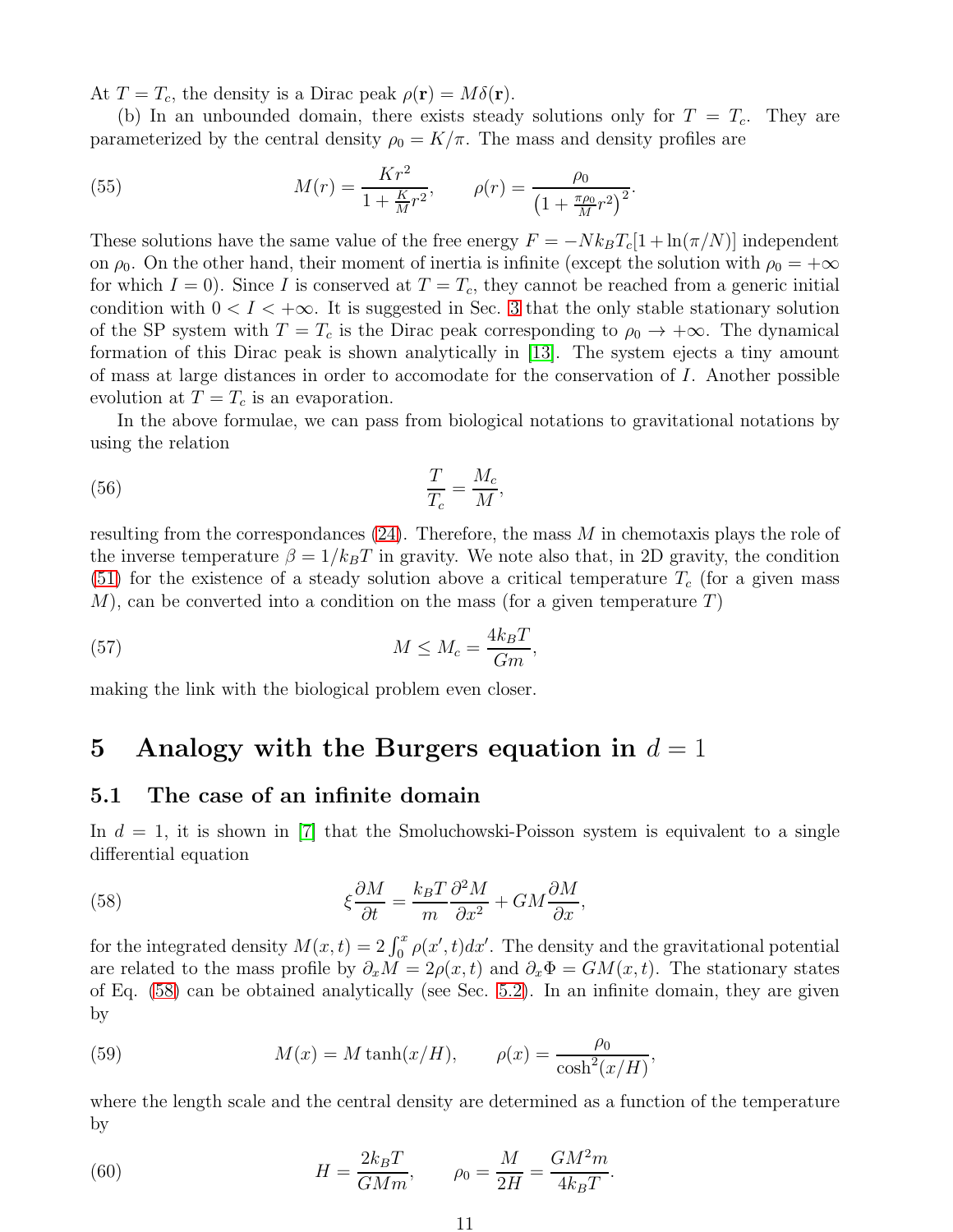There exists a unique steady state solution for each value of the temperature. Introducing rescaled parameters, or taking equivalently  $\xi = k_B = m = G = M = 1$ , the dynamical equation [\(58\)](#page-10-1) takes the form

<span id="page-11-4"></span>(61) 
$$
\frac{\partial M}{\partial t} = T \frac{\partial^2 M}{\partial x^2} + M \frac{\partial M}{\partial x}.
$$

Setting  $v(x,t) = -M(x,t)$  and  $\nu = T$ , it becomes equivalent to the one dimensional Burgers equation

<span id="page-11-1"></span>(62) 
$$
\frac{\partial v}{\partial t} + v \frac{\partial v}{\partial x} = \nu \frac{\partial^2 v}{\partial x^2},
$$

which has been studied in connection with hydrodynamical turbulence [\[40\]](#page-24-11) and cosmology [\[41\]](#page-24-12). In this analogy, the mass plays the role of the velocity  $(v = -M)$ , the density the role of the velocity increment  $(v' = -2\rho)$  and the temperature the role of the viscosity  $(\nu = T)$ . The steady solution of Eq. [\(62\)](#page-11-1) is

(63) 
$$
v(x) = -\tanh(x/2\nu).
$$

In 1D turbulence, this solution describes a single shock [\[40\]](#page-24-11) while in the context of selfgravitating Brownian particles it describes the equilibrium mass profile [\(59\)](#page-10-2) of a one dimensional isothermal gas [\[13\]](#page-23-12).

The collapse dynamics of the Smoluchowski-Poisson system at  $T = 0$  has been studied in [\[7,](#page-23-6) [8\]](#page-23-7) where an analytical solution describing the formation of a Dirac peak has been obtained. The collapse is self-similar and a Dirac peak is formed in the post-collapse regime [\[7,](#page-23-6) [8\]](#page-23-7). This Dirac peak is precisely the limiting form of the stationary solution [\(59\)](#page-10-2)-[\(60\)](#page-10-3) at  $T = 0$ . We note that the solution obtained in [\[7,](#page-23-6) [8\]](#page-23-7) also describes the formation of a singular shock in inviscid 1D turbulence  $(\nu = 0)$  since the equation for the mass profile of self-gravitating Brownian particles in  $d = 1$  is isomorphic to the Burgers equation. For  $\nu \neq 0$ , the Burgers equation [\(62\)](#page-11-1) has a well-known explicit solution. As observed by Hopf [\[42\]](#page-24-13) and Cole [\[43\]](#page-24-14), the change of variables  $v = -\partial_x \psi$  and  $\psi = 2\nu \ln \theta$  transforms the nonlinear Burgers equation into the heat equation thereby leading to the explicit solution [\[41\]](#page-24-12):

<span id="page-11-2"></span>(64) 
$$
\psi(x,t) = 2\nu \ln \left\{ \frac{1}{\sqrt{4\pi\nu t}} \int_{-\infty}^{+\infty} \exp\left[\frac{1}{2\nu} \left(\psi_0(q) - \frac{(x-q)^2}{2t}\right)\right] dq \right\},
$$

where  $\psi_0(x) = \psi(x, 0)$ . Returning to the notations of the initial problem, we note that  $\psi$ represents the gravitational potential  $\Phi$ . This provides the general solution of the SP system in  $d = 1$  dimension in an unbounded domain for  $T \neq 0$ . Acedo [\[44\]](#page-24-15) has constructed an explicit analytical solution of the 1D Smoluchowski-Poisson system from the general formula [\(64\)](#page-11-2). If we take the limit  $T \to 0$  and use steepest descent technics, we obtain from Eq. [\(64\)](#page-11-2):

(65) 
$$
\psi(x,t) = \sup_{q} \left[ \psi_0(q) - \frac{(x-q)^2}{2t} \right], \qquad (T \to 0).
$$

A general method to solve this equation is described in [\[41\]](#page-24-12) in the cosmological context. Interestingly, these results can also have applications for the 1D Smoluchowski-Poisson system.

#### <span id="page-11-0"></span>5.2 The case of a finite domain

According to Eq. [\(58\)](#page-10-1), the stationary solution of the SP system in  $d = 1$  satisfies the differential equation

<span id="page-11-3"></span>(66) 
$$
M'' + \frac{Gm}{k_B T} M M' = 0.
$$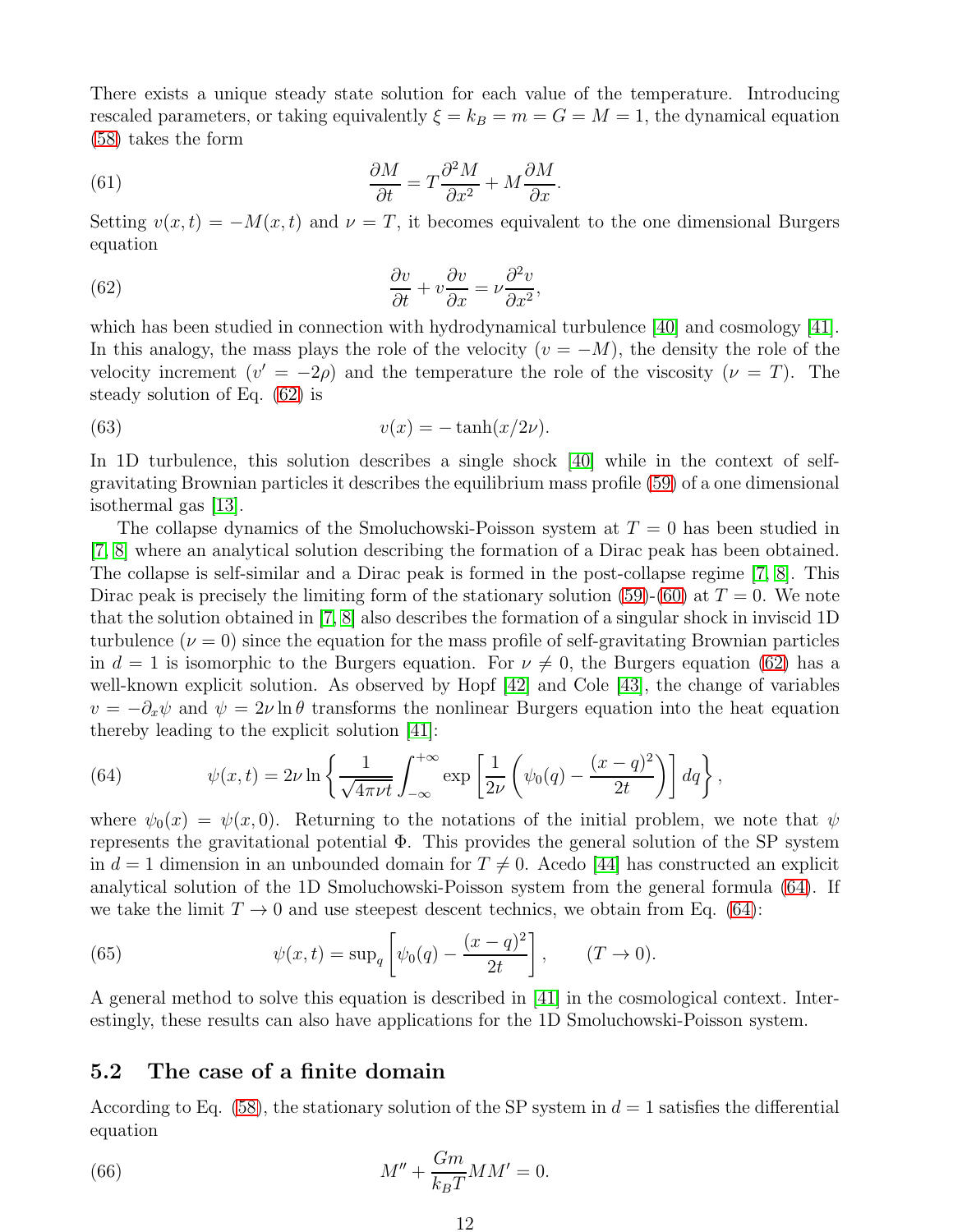

<span id="page-12-0"></span>Figure 3: Density profile (normalized by  $M/2R$ ) as a function of  $x/R$  for different values of the temperature  $\eta = \beta G M m R$ . For  $T \to 0$ , the density profile tends to a Dirac peak.

Integrating this equation once and using  $M(0) = 0$  and  $M'(0) = 2\rho_0$  to determine the constant of integration, we find that

(67) 
$$
M' + \frac{Gm}{2k_BT}M^2 = 2\rho_0.
$$

This can be rewritten

(68) 
$$
\frac{dM}{a^2 - M^2} = \frac{Gm}{2k_B T} dx, \qquad a = \left(\frac{4k_B T \rho_0}{Gm}\right)^{1/2}.
$$

This is easily integrated in

<span id="page-12-1"></span>(69) 
$$
M(x) = a \tanh\left(\frac{Gma}{2k_BT}x\right), \qquad \rho(x) = \frac{\rho_0}{\cosh^2\left(\frac{Gma}{2k_BT}x\right)}.
$$

In an infinite domain, using the fact that  $M(x) \to M$  for  $x \to +\infty$ , we find that  $a = M$  and we obtain the relations [\(59\)](#page-10-2)-[\(60\)](#page-10-3). In a bounded domain, using the fact that  $M(R) = M$  we find that a is solution of

<span id="page-12-2"></span>(70) 
$$
M = a \tanh\left(\frac{GmaR}{2k_BT}\right).
$$

This equation implicitly determines the central density  $\rho_0$  in terms of the temperature T. These results can also be obtained by solving the 1D Boltzmann-Poisson equation (see Appendix [D\)](#page-22-0) which is equivalent to Eq. [\(66\)](#page-11-3) [\[7\]](#page-23-6). The equilibrium density profile for different values of the temperature is represented in Fig. [3](#page-12-0) and the relation between the temperature and the central density is represented in Fig. [4.](#page-13-0) We have used the notations defined in Appendix [D.](#page-22-0)

Introducing rescaled variables or taking equivalently  $\xi = k_B = m = G = M = R = 1$ , the dynamical equation for the mass profile in  $d = 1$  is given by Eq. [\(61\)](#page-11-4) with the boundary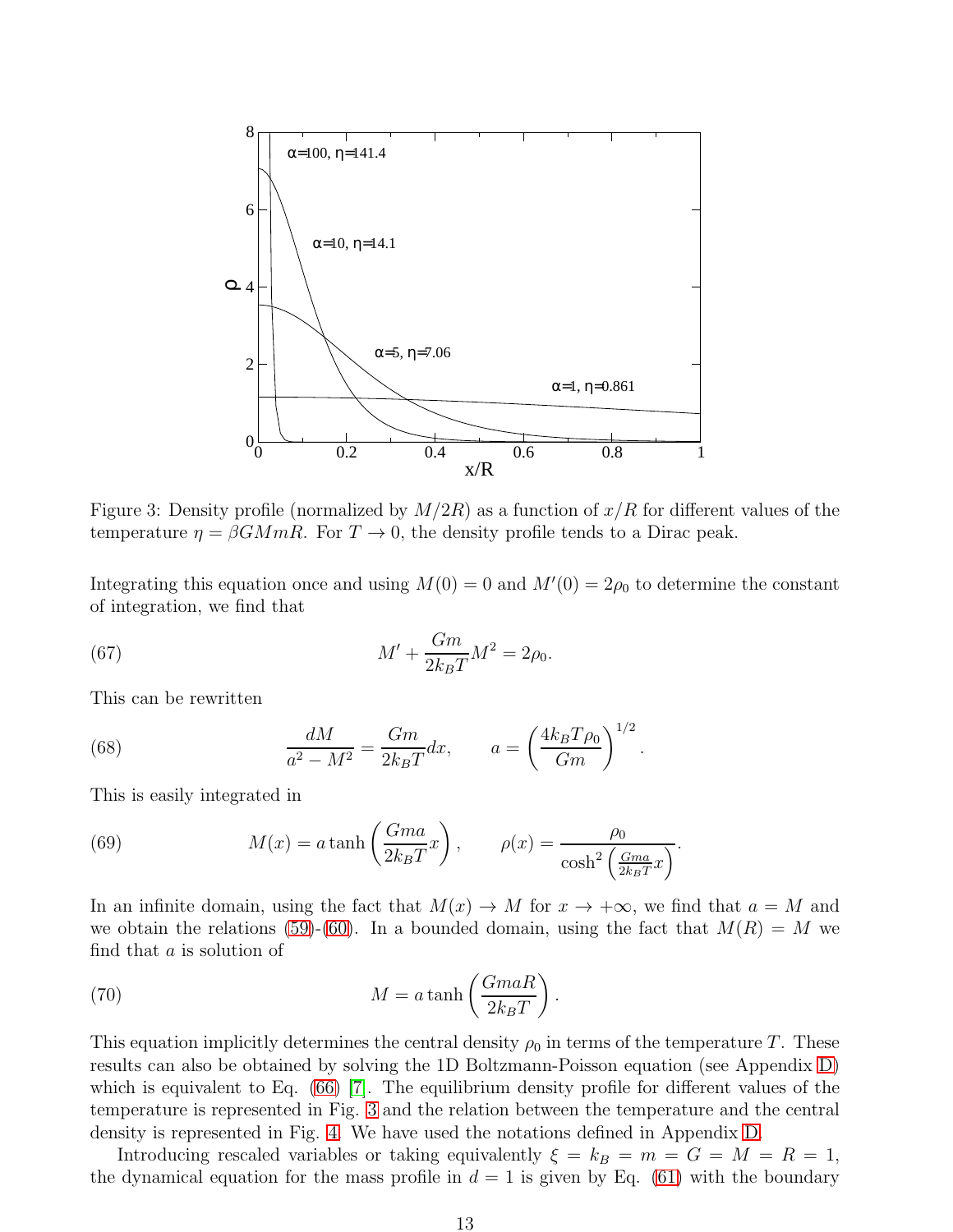

<span id="page-13-0"></span>Figure 4: Relation between the normalized inverse temperature  $\eta = \beta G M mR$  and the central density  $\rho_0$  (normalized by  $M/2R$ ). There exists a unique solution for each value of the temperature. Since there is no turning point in the series of equilibria  $\eta(\rho_0)$ , these steady solutions are stable (minima of free energy  $F$  at fixed mass  $M$ ) [\[7\]](#page-23-6).

conditions  $M(0, t) = 0$ ,  $M(1, t) = 1$  and  $M(x, 0) = M_0(x)$ . With the change of variables  $v(x,t) = -M(x,t), v = -\partial_x \psi$  and  $\psi = 2T \ln \theta$  of Sec. [5.1,](#page-10-4) we find that the function  $\theta(x,t)$ satisfies the diffusion equation

(71) 
$$
\frac{\partial \theta}{\partial t} = T \frac{\partial^2 \theta}{\partial x^2},
$$

with the boundary conditions

(72) 
$$
\theta'(0,t) = 0, \quad \theta'(1,t) = \frac{1}{2T}\theta(1,t), \quad \theta_0(x) = e^{\frac{1}{2T}\int_0^x M_0(y)dy}.
$$

Using the method of separation of variables, we find that the general solution of these equations is

<span id="page-13-1"></span>(73) 
$$
\theta(x,t) = a_0 e^{T\lambda_0^2 t} \cosh(\lambda_0 x) + \sum_{n=1}^{+\infty} a_n e^{-T\lambda_n^2 t} \cos(\lambda_n x),
$$

where  $\lambda_0$  is the solution of  $\tanh(\lambda_0) = 1/(2T\lambda_0)$  and  $\lambda_n$  are the solutions of  $\tan(\lambda_n) =$  $-1/(2T\lambda_n)$ . The coefficients are determined from the initial condition

(74) 
$$
\theta_0(x) = a_0 \cosh(\lambda_0 x) + \sum_{n=1}^{+\infty} a_n \cos(\lambda_n x).
$$

Using the relations satisfied by  $\lambda_0$  and  $\lambda_n$ , the following identities can be obtained by standard calculations

(75) 
$$
\int_0^1 \cos(\lambda_n x) \cos(\lambda_m x) dx = \frac{1 + 4T^2 \lambda_n^2 - 2T}{2(1 + 4T^2 \lambda_n^2)} \delta_{nm},
$$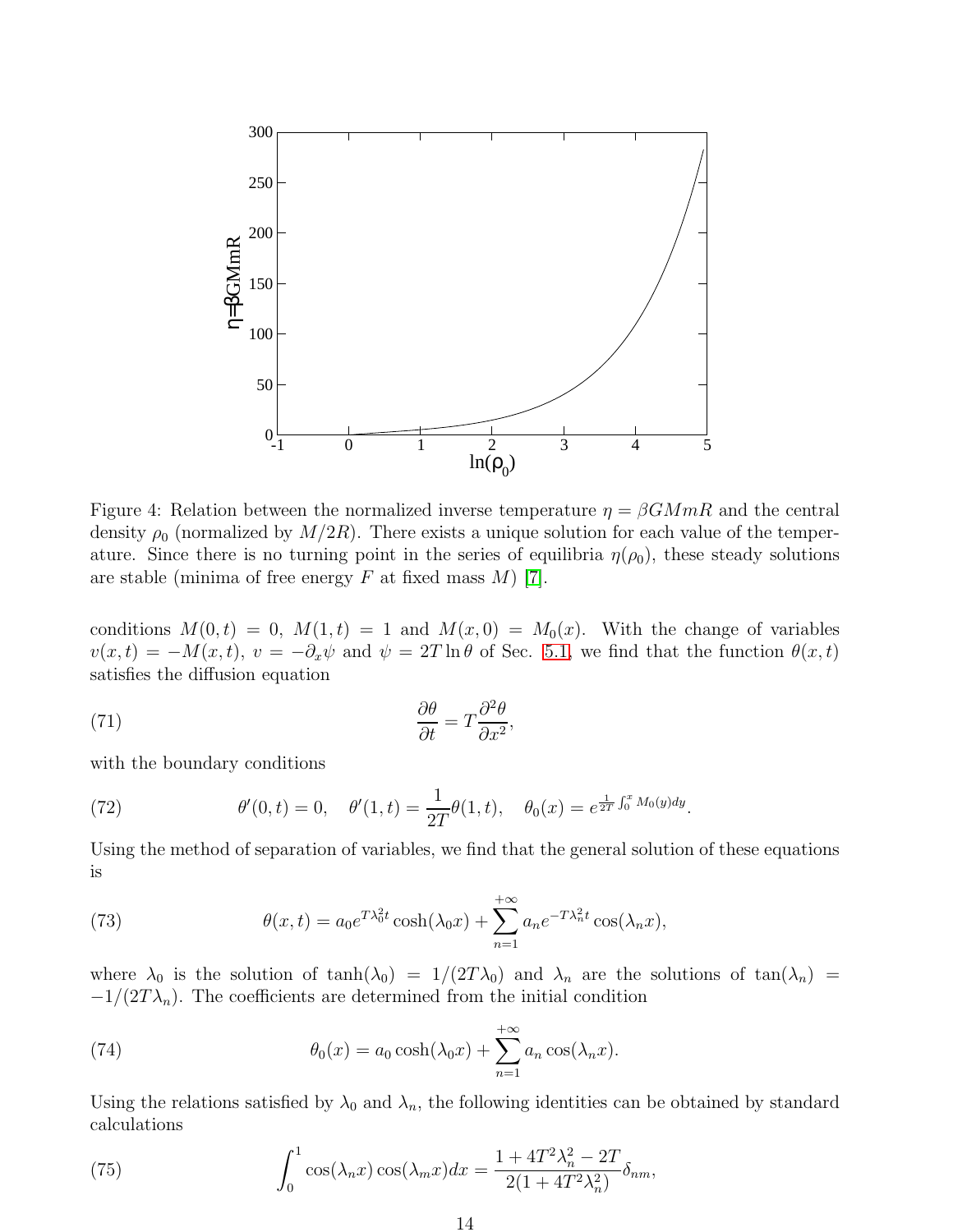(76) 
$$
\int_0^1 \cosh(\lambda_0 x) \cos(\lambda_n x) dx = 0,
$$

(77) 
$$
\int_0^1 \cosh^2(\lambda_0 x) dx = \frac{4T^2\lambda_0^2 - 1 + 2T}{2(4T^2\lambda_0^2 - 1)}.
$$

Then, we find that the coefficients  $a_n$  are given in terms of the initial condition by

(78) 
$$
a_0 = \frac{2(4T^2\lambda_0^2 - 1)}{4T^2\lambda_0^2 - 1 + 2T} \int_0^1 \theta_0(x) \cosh(\lambda_0 x) dx,
$$

(79) 
$$
a_n = \frac{2(1 + 4T^2\lambda_n^2)}{1 + 4T^2\lambda_n^2 - 2T} \int_0^1 \theta_0(x) \cos(\lambda_n x) dx.
$$

The foregoing equations provide the general solution of the SP system in  $d = 1$  in a bounded domain. For  $t \to +\infty$ , we find from Eq. [\(73\)](#page-13-1) that  $M(x,t) \to M(x) = 2T\lambda_0 \tanh(\lambda_0 x)$  with  $1 = 2T\lambda_0 \tanh(\lambda_0)$  which returns the stationary solution [\(69\)](#page-12-1)-[\(70\)](#page-12-2).

#### 5.3 Generalization to other dimensions

Note, finally, that the Smoluchowski-Poisson system in d dimensions is equivalent to the single differential equation [\[7\]](#page-23-6):

<span id="page-14-0"></span>(80) 
$$
\xi \frac{\partial M}{\partial t} = \frac{k_B T}{m} \left( \frac{\partial^2 M}{\partial r^2} - \frac{d-1}{r} \frac{\partial M}{\partial r} \right) + \frac{G}{r^{d-1}} M \frac{\partial M}{\partial r},
$$

for the mass profile  $M(r,t) = \int_0^r \rho(r',t) S_d r'^{d-1} dr'$ . With the change of variables  $x = r^d/d$ , the foregoing equation becomes

(81) 
$$
\xi \frac{\partial M}{\partial t} = \frac{k_B T}{m} (dx)^{\frac{2(d-1)}{d}} \frac{\partial^2 M}{\partial x^2} + GM \frac{\partial M}{\partial x}.
$$

Introducing rescaled variables, or using equivalently  $\xi = k_B = m = G = M = R = 1$ , and setting  $v(x, t) = -M(x, t)$ , this can be put in the form of a Burgers equation:

(82) 
$$
\frac{\partial v}{\partial t} + v \frac{\partial v}{\partial x} = \nu(x) \frac{\partial^2 v}{\partial x^2},
$$

with a position dependent viscosity

(83) 
$$
\nu(x) = T(d \; x)^{\frac{2(d-1)}{d}}.
$$

The viscosity is a pure power-law scaling like 1, x and  $x^{4/3}$  in  $d = 1, 2$  and 3 dimensions respectively. For  $T = 0$ , we obtain the inviscid Burgers equation in any dimension of space.

In conclusion, it is interesting to note that the spherically symmetric Smoluchowski-Poisson system is connected to the 1D Burgers equation which arises in many domains of physics. This increases the interest of the self-gravitating Brownian gas model [\[6\]](#page-23-5). We note however that, in our case,  $v(x,t) = -M(x,t)$  is a negative quantity for  $x \geq 0$  while in 1D turbulence the velocity v can take positive and negative values.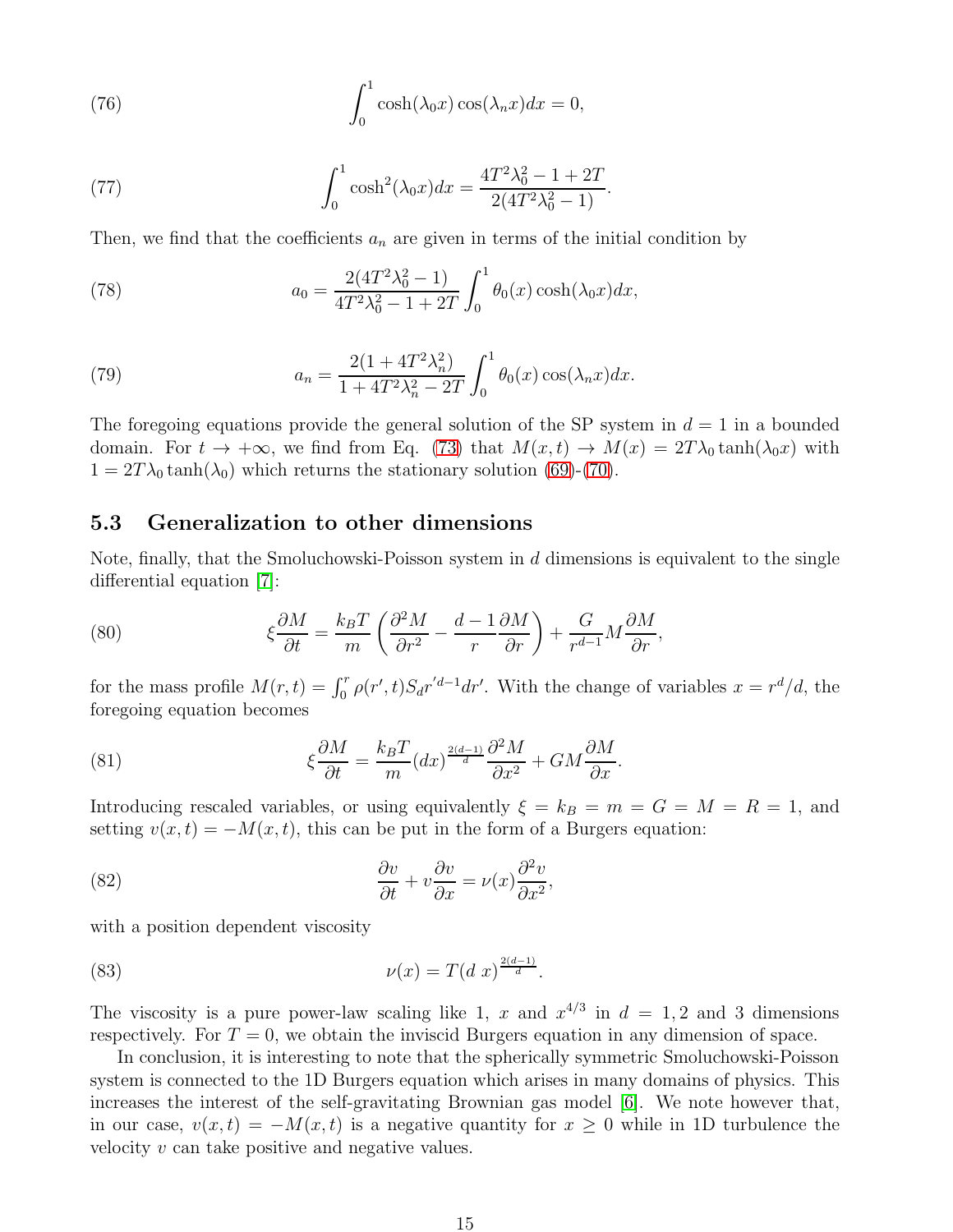## <span id="page-15-0"></span>6 Dynamics of bacterial populations and self-gravitating Brownian particles

The Virial theorem [\(26\)](#page-5-4) can be used to obtain general results on the dynamics of self-gravitating Brownian particles without solving the equations of motion. However, the explicit resolution of the Smoluchowski-Poisson system, as considered by Chavanis & Sire [\[6,](#page-23-5) [7,](#page-23-6) [8,](#page-23-7) [9,](#page-23-8) [10,](#page-23-9) [11,](#page-23-10) [12,](#page-23-11) [13,](#page-23-12) [14\]](#page-23-13), gives more precise information on the evolution of the density profile of the particles. In this section, we provide a summary of these results in the case of self-gravitating Brownian particles and transpose them to the chemotactic problem by using the notations of biology. This should reinforce the link between these two topics that are studied by different communities.

#### <span id="page-15-1"></span>6.1 Self-gravitating Brownian particles

First, consider a two-dimensional self-gravitating Brownian gas enclosed within a circular box of radius R. (a) Regular steady states exist for  $T > T_c$  and their density profile is known analytically, see Eq. [\(53\)](#page-9-1). They are global minima of the free energy [\(48\)](#page-9-2) at fixed mass. Using the free energy as a Lyapunov functional, we deduce that the SP system relaxes towards these steady states. The particles are confined by the box since  $P > 0$  (i.e.  $\rho(R) > 0$ ). (b) For  $T = T_c$ , the steady state is a Dirac peak  $\rho(\mathbf{r}) = M\delta(\mathbf{r})$  containing the whole mass so that  $P = 0$  (i.e.  $\rho(R) = 0$ ). The dynamics of the SP system at  $T = T_c$  has been studied in Sec. IV.B. of [\[7\]](#page-23-6). The collapse is self-similar with a scaling function similar to Eq. [\(53\)](#page-9-1), and the Dirac peak containing the whole mass is formed for  $t \to +\infty$ . The central density increases exponentially rapidly as  $\rho_0(t) \sim e^{\sqrt{2t}}$ . (c) For  $T < T_c$ , there is no steady state and the system undergoes gravitational collapse. The dynamics of the SP system at  $T < T_c$  has been studied in Sec. IV.C. of [\[7\]](#page-23-6). For  $T < T_c$  the collapse is not exactly self-similar. In a finite time  $t_{coll}$ , the system develops a Dirac peak containing a fraction  $T/T_c$  of the total mass M, surrounded by a halo whose tail decreases as  $\rho \sim r^{-\alpha(t)}$  with  $\alpha(t)$  converging extremely slowly to  $\alpha = 2$  for  $t \to t_{coll}$ , like  $2 - \alpha(t) = \sqrt{2 \ln \ln \rho_0(t)} / \ln \rho_0(t)$  with  $\rho_0(t) \sim (t_{coll} - t)^{-1}$ , so that the evolution looks self-similar. For  $t \to t_{coll}$ , the density profile behaves like  $\rho(\mathbf{r}, t) \to (T/T_c)M\delta(\mathbf{r}) + \tilde{\rho}(\mathbf{r}, t)$ where the evolution of  $\tilde{\rho}(\mathbf{r}, t)$  is studied in [\[7\]](#page-23-6). From the Virial theorem Eq. [\(31\)](#page-5-2), we note that  $I \leq \epsilon < 0$  for  $T < T_c$  so that the moment of inertia tends to its minimum value  $I = 0$  in a finite time  $t_{end}$ . This corresponds to the formation of a Dirac peak at  $\mathbf{r} = \mathbf{0}$  containing the whole mass M. Since this final state is different from the structure obtained at  $t = t_{coll}$ , this means that the evolution continues in the post-collapse regime  $t_{coll} \leq t \leq t_{end}$ . In this post-collapse regime, the Dirac peak formed at  $t = t_{coll}$  accretes the mass of the surrounding halo until all the mass is at  $\mathbf{r} = \mathbf{0}$  at  $t_{end}$ . This regime has not yet been fully described.

Consider now a two-dimensional self-gravitating Brownian gas in an infinite domain. (a) For  $T > T_c$ , the particles have a diffusive motion (evaporation) with an effective diffusion coefficient given by Eq. [\(34\)](#page-6-1) increasing linearly with the distance  $T - T_c$  to the critical temperature. This evaporation process is self-similar and it has been analytically studied in Secs. IV.B. and IV.C. of [\[13\]](#page-23-12) for  $T \gg T_c$  and  $T \to T_c^+$  respectively. (b) For  $T = T_c$ , the effective diffusion coefficient vanishes  $D(T_c) = 0$ , so that the moment of inertia is conserved:  $I = 0$ . The dynamics of the SP system at  $T = T_c$  has been studied in Sec. D. of [\[13\]](#page-23-12). There exists an infinite family of steady state solutions [\(55\)](#page-10-5) parameterized by the central density  $\rho_0$  but they have  $I = +\infty$  (for  $\rho_0 < +\infty$ ) and cannot be reached by the system for generic initial conditions (with  $I < +\infty$ ). An analytical dynamical solution has been found in which the system forms a Dirac peak of mass  $M - \epsilon$  for  $t \to +\infty$  and ejects a tiny amount of mass  $\epsilon \ll 1$  at large distances so as to satisfy the moment of inertia constraint (if  $I \neq 0$  initially). Note that in an unbounded domain [\[13\]](#page-23-12), the central density diverges logarithmically with time,  $\rho_0(t) \sim \ln t$ , while the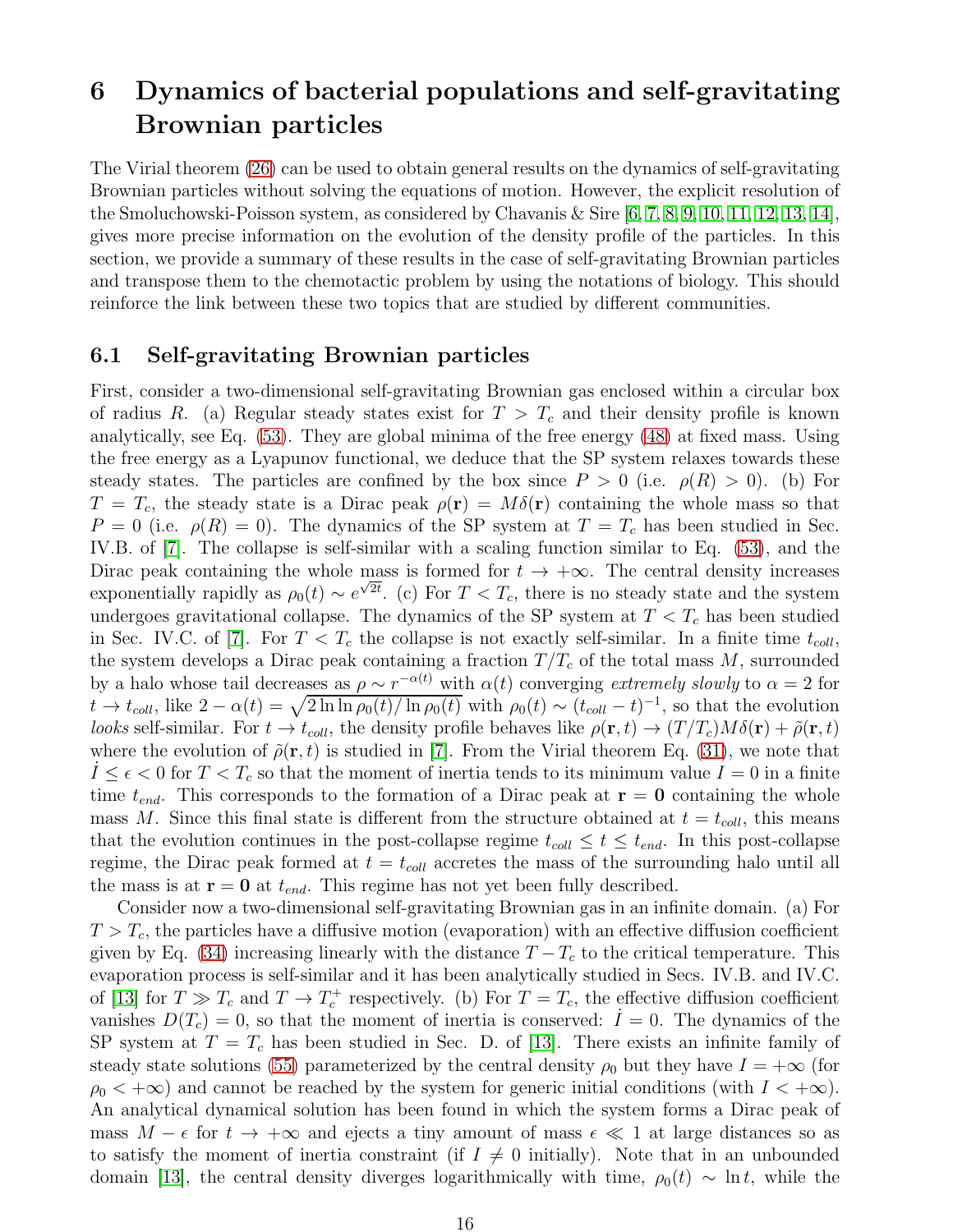divergence is exponential in a bounded domain [\[7\]](#page-23-6). Another possible evolution at  $T = T_c$  is an evaporation. (c) For  $T < T_c$ , the effective diffusion coefficient in Eq. [\(34\)](#page-6-1) is negative, implying finite time blow-up. In particular,  $\langle r^2 \rangle = 0$  for  $t_{end} = \langle r^2 \rangle_0/4|D(T)|$  where  $\langle r^2 \rangle_0$  is calculated at  $t = 0$  from the center of mass. This leads to the formation of a Dirac peak  $\rho(\mathbf{r}) = M\delta(\mathbf{r})$  at  $r = 0$  containing the whole mass. The solution obtained in [\[7\]](#page-23-6) in a bounded domain probably describes the collapse of the core accurately but, in the absence of a confining box, the collapse is accompanied by an unlimited expansion of the halo. In the post-collapse regime, the Virial theorem indicates that all the matter falls at  $\mathbf{r} = \mathbf{0}$  in a finite time.

For comparison, let us describe the situation in  $d = 3$ . When the system is confined within a spherical box of radius R, there exists a critical temperature  $k_B T_c = \frac{GMm}{2.52R}$  which depends on the box radius R (contrary to the case  $d = 2$ ). (a) For  $T \geq T_c$ , there exists equilibrium states. They have a density contrast  $\rho(0)/\rho(R) \leq 32.1$  $\rho(0)/\rho(R) \leq 32.1$  $\rho(0)/\rho(R) \leq 32.1$ . These equilibrium states are *metastable* <sup>2</sup>, i.e. local minima of the free energy [\(48\)](#page-9-2) at fixed mass [\[6,](#page-23-5) [7\]](#page-23-6). For  $T = T_c$ , the equilibrium state is not a Dirac peak (contrary to the case  $d = 2$ ). The density profile is regular with a density contrast  $\rho(0)/\rho(R) = 32.1.$  (b) For  $0 < T < T_c$ , there is no equilibrium state and the system undergoes a self-similar collapse  $\rho(r,t) = \rho_0(t) f(r/r_0(t))$  leading to a finite time singularity at  $t = t_{coll}$ . The collapse time behaves with the distance to the critical point as  $t_{coll} = t_*(\eta - \eta_c)^{-1/2}$  where  $\eta = \beta G M m / R$  and  $t_* = 0.91767702...$  [\[9\]](#page-23-8). This pre-collapse can be described analytically in  $d > 2$  and the invariant density profile is known exactly; the density decreases as  $r^{-2}$  at large distances [\[6,](#page-23-5) [7\]](#page-23-6). The central density increases with time as  $\rho_0 \sim (t_{coll} - t)^{-1}$  and the core radius decreases as  $r_0(t) \sim (t_{coll} - t)^{1/2}$ . Therefore, this pre-collapse regime does not create a core since the mass  $M_0(t) \sim \rho_0 r_0^d$  at  $r = 0$  goes to zero as  $M_0(t) \sim (t_{coll} - t)^{(d-2)/2}$  at  $t = t_{coll}$ . However, a Dirac peak is formed in the post-collapse regime for  $t > t_{coll}$  [\[8\]](#page-23-7). The mass of the Dirac peak increases as  $M_0(t) \sim (t - t_{coll})^{(d-2)/2}$  for  $t \to t_{coll}^+$  and the residual density obeys a backward dynamical scaling  $\rho(r,t) = \rho_0(t) g(r/r_0(t))$  with  $\rho_0 \sim (t-t_{coll})^{-1}$  and  $r_0 \sim (t-t_{coll})^{1/2}$ . The Dirac peak accrets all the mass in an infinite time  $t \to +\infty$ . (c) For  $T = 0$ , the system undergoes a self-similar collapse and develops a finite time singularity at  $t = t_{coll}$  which can be studied analytically in any dimension. The invariant density profile is solution of an implicit equation and the density decreases as  $r^{-2d/(d+2)}$  at large distances [\[6,](#page-23-5) [7\]](#page-23-6). The central density increases with time as  $\rho_0 \sim (t_{coll}-t)^{-1}$  and the core radius decreases as  $r_0(t) \sim (t_{coll}-t)^{(d+2)/2d}$ . Therefore, this pre-collapse regime does not create a core since the mass  $M_0(t) \sim (t_{coll} - t)^{d/2}$ at  $r = 0$  goes to zero at  $t_{coll}$ . However, a Dirac peak is formed in the post-collapse regime for  $t > t_{coll}$  [\[7,](#page-23-6) [8\]](#page-23-7). The mass of the Dirac peak increases as  $M_0(t) \sim (t - t_{coll})^{d/2}$  for  $t \to t_{cc}^+$ coll and the residual density obeys a backward dynamical scaling  $\rho(r,t) = \rho_0(t)g(r/r_0(t))$  with  $\rho_0 \sim (t - t_{coll})^{-1}$  and  $r_0 \sim (t - t_{coll})^{(d+2)/2d}$ . At  $T = 0$ , the Dirac peak accretes all the mass in a finite time  $t_{end} = 1/d$  [\[8\]](#page-23-7).

For 3D self-gravitating Brownian particles in an unbounded domain, there is no steady state. The system can either collapse (as in a bounded domain) or evaporate. The evaporation process has been treated in Sec. V. of [\[13\]](#page-23-12) and the collapse in [\[6,](#page-23-5) [7\]](#page-23-6). The choice between collapse or evaporation depends on a complicated notion of basin of attraction that is function of the initial condition.

Finally, in  $d = 1$  the problem can be mapped on the Burgers equation which has the explicit solution [\(64\)](#page-11-2) in an unbounded domain and [\(73\)](#page-13-1) in a bounded domain.

<span id="page-16-0"></span><sup>2</sup>Since there is no global minimum of free energy for an isothermal self-gravitating gas, these equilibrium states may not always be reached by the system. For some peculiar initial conditions, the system may rather collapse and form a singularity (Dirac peak) with infinite free energy as in the case  $T < T_c$  (see below). This depends on a complicated notion of basin of attraction as illustrated in [\[6\]](#page-23-5). However, for generic initial conditions with  $T \geq T_c$ , the SP system usually converges towards a "gaseous" steady state with smooth density profile (local minimum of free energy).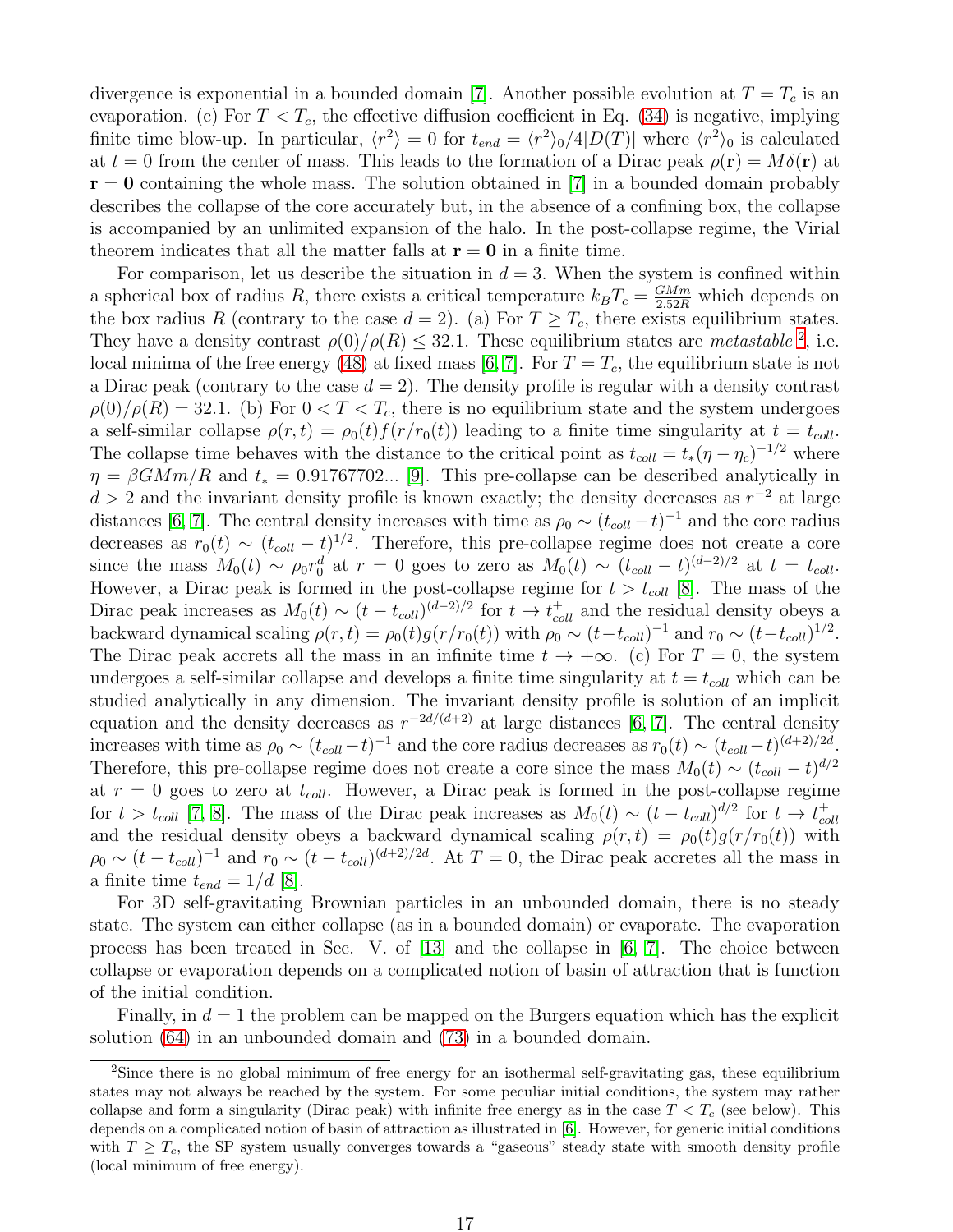#### 6.2 Chemotactic aggregation of bacterial populations

The reduced Keller-Segel model [\(1\)](#page-1-1)-[\(2\)](#page-1-2) and the Smoluchowski-Poisson system [\(22\)](#page-4-1)-[\(23\)](#page-4-2) are isomorphic so we can directly transpose the results obtained for self-gravitating Brownian particles to the biological context. By reformulating these results with notations appropriate to chemotaxis, we aim to facilitate the comparison with the numerous results obtained in chemotaxis by applied mathematicians [\[5\]](#page-23-4). Since we are just transposing the results of the previous section to a different context, we shall give less details in their description.

First, consider the two-dimensional axisymmetric Keller-Segel model [\(1\)](#page-1-1)-[\(2\)](#page-1-2) in a circular domain of radius R. (a) Regular steady states exist for  $M < M_c$  and their density profile is known analytically, see Eq. [\(44\)](#page-7-2). (b) For  $M = M_c$ , the steady state is a Dirac peak  $\rho(\mathbf{r}) = M_c \delta(\mathbf{r})$  containing the whole mass. The collapse is self-similar and the Dirac peak is formed for  $t \to +\infty$ . The central density increases exponentially rapidly as  $\rho_0(t) \sim e^{\sqrt{2t}}$ . (c) For  $M > M_c$ , there is no steady state and the system undergoes chemotactic collapse. For  $M > M_c$  the collapse is not exactly self-similar. In a finite time  $t_{coll}$ , the system develops a Dirac peak of mass  $M_c$  surrounded by a halo whose tail decreases as  $\rho \sim r^{-\alpha(t)}$  with  $\alpha(t)$  converging extremely slowly to  $\alpha = 2$  for  $t \to t_{coll}$ , so that the evolution looks self-similar. This corresponds to  $\rho(\mathbf{r},t) \to M_c \delta(\mathbf{r}) + \tilde{\rho}(\mathbf{r},t)$ . This non self-similar collapse has been studied in detail in [\[7\]](#page-23-6). Some results had been obtained earlier by Herrero & Velazquez [\[18\]](#page-23-17) but they are different from those of [\[7\]](#page-23-6). The reason is not well-understood but it may be that the solutions constructed in [\[18\]](#page-23-17), while mathematically correct, are unstable. By contrast, the solution of [\[7\]](#page-23-6) shows a very good agreement with direct numerical simulations of the reduced Keller-Segel model in  $d = 2$ (as explained previously, the work [\[7\]](#page-23-6) is presented for self-gravitating Brownian particles but the results also apply to biological populations). From the Virial theorem Eq. [\(20\)](#page-4-4), we note that  $I \leq \epsilon < 0$  for  $M > M_c$  so that the moment of inertia tends to its minimum value  $I = 0$ in a finite time  $t_{end}$ . This corresponds to the formation of a Dirac peak at  $\mathbf{r} = \mathbf{0}$  containing the whole mass M. Therefore, we expect a post-collapse regime for  $t_{coll} \leq t \leq t_{end}$  leading ultimately to a Dirac peak  $\rho(\mathbf{r}) = M\delta(\mathbf{r})$  containing all the mass at  $t_{end}$ . To our knowledge, this post-collapse regime has not yet been fully characterized.

Consider now the case of 2D systems in an infinite domain. (a) For  $M < M_c$ ,  $I(t) \rightarrow +\infty$ for  $t \to +\infty$  and the system evaporates. This regime has been studied in [\[13\]](#page-23-12). (b) For  $M = M_c$ ,  $dI/dt = 0$  so that the moment of inertia is conserved. It is shown analytically in [\[13\]](#page-23-12) that the system forms a Dirac peak for  $t \to +\infty$  and ejects a tiny amount of mass at large distances so as to satisfy the moment of inertia constraint. In an unbounded domain [\[13\]](#page-23-12), the central density diverges logarithmically with time,  $\rho_0(t) \sim \ln t$ , while the divergence is exponentially fast in a bounded domain [\[7\]](#page-23-6). For  $M = M_c$ , the system can also evaporate. (c) For  $M > M_c$ ,  $I(t) = 0$  in a finite time  $t_{end}$  so the system collapses to a Dirac peak containing all the mass in a finite time. The evolution is expected to be similar to the case of a box-confined system studied in [\[7\]](#page-23-6).

In  $d = 3$ , in a bounded domain, there exists a critical mass  $M_c = 31.7 \frac{DR}{\lambda \chi}$  which depends on the box radius R (contrary to the case  $d = 2$ ). This is the equivalent of the Emden temperature  $k_B T_c = \frac{GMm}{2.52R}$  $\frac{GMm}{2.52R}$  in astrophysics. (a) For  $M \leq M_c$ , there exists metastable equilibrium states, i.e. local minima of the functional [\(36\)](#page-6-4), to which the system is attracted for generic initial conditions. (b) For  $M > M_c$ , there is no equilibrium state and the system undergoes a selfsimilar collapse leading to a finite time singularity at  $t = t_{coll}$ . The collapse time behaves with the distance to the critical point as  $t_{coll} = t_*(\eta - \eta_c)^{-1/2}$  where  $\eta = \lambda M \chi / 4 \pi D R$  and  $t_* = 0.91767702...$  [\[9\]](#page-23-8). This pre-collapse regime can be described analytically [\[6,](#page-23-5) [7\]](#page-23-6). The density profile decreases as  $r^{-2}$ . The central density increases with time as  $\rho_0 \sim (t_{coll} - t)^{-1}$ and the core radius decreases as  $r_0(t) \sim (t_{coll}-t)^{1/2}$ . A Dirac peak is formed in the post-collapse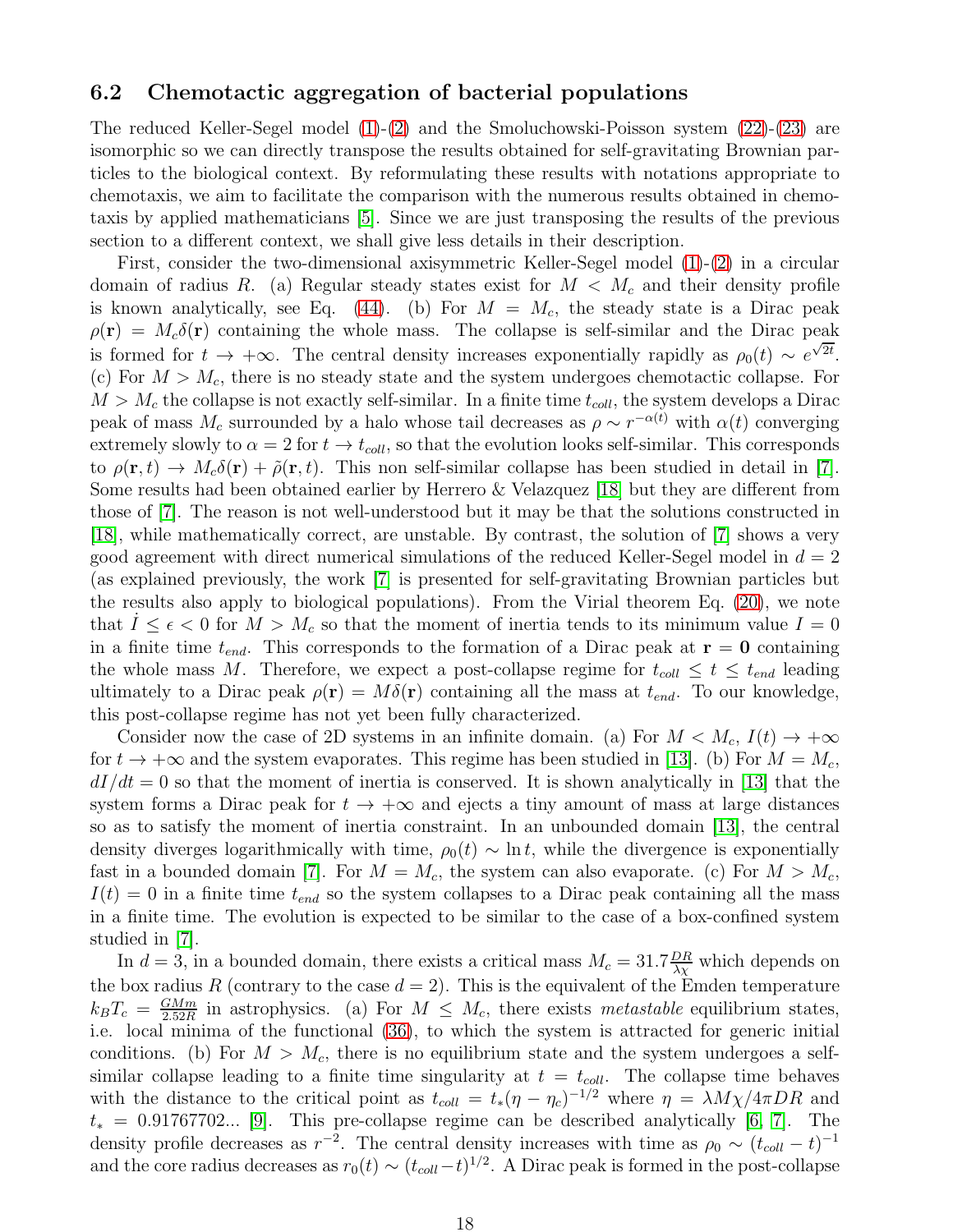regime for  $t > t_{coll}$ . The mass of the Dirac peak increases as  $M_0(t) \sim (t - t_{coll})^{1/2}$ . The Dirac peak accrets all the mass for  $t \to +\infty$  [\[8\]](#page-23-7). (c) The peculiar case  $D = 0$  (no diffusion) where the particles are driven solely by the chemotactic drift is equivalent to the case  $T = 0$  for self-gravitating Brownian particles described in Sec. [6.1.](#page-15-1)

In an unbounded domain in  $d = 3$ , there is no steady state. The system can either collapse (as in a bounded domain) or evaporate. The evaporation process has been treated in [\[13\]](#page-23-12) and the collapse in [\[6,](#page-23-5) [7\]](#page-23-6). The choice between collapse or evaporation probably depends on a complicated notion of basin of attraction that is function of the initial condition.

Finally, in  $d = 1$  the problem can be mapped on the Burgers equation which has the explicit solution [\(64\)](#page-11-2) in an unbounded domain and [\(73\)](#page-13-1) in a bounded domain.

## 7 Conclusion

In this paper, we have stressed the analogy between the chemotaxis of bacterial populations and the dynamics of self-gravitating Brownian particles. In particular, in  $d = 2$  dimensions, we have shown that the critical mass of bacterial populations  $M_c$  is the counterpart of the critical temperature  $T_c$  of self-gravitating brownian particles. These analogies are not wellknown because these topics (chemotaxis and gravity) are usually studied by very different communities and the self-gravitating Brownian gas model has been introduced only recently in physics [\[6\]](#page-23-5). Yet, we think that the inter-relation between these disciplines is important to develop and the present paper is a step in that direction. In particular, we have obtained the value of the critical mass by using a relation which turns out to be equivalent to the Virial theorem in astrophysics. We think that many other connections can be made between the two disciplines, and this will be considered in future works.

We have also qualitatively discussed the dynamical evolution of a self-gravitating Brownian gas (or a chemotactic system) in different dimensions of space by presenting a synthesis of the results obtained in Chavanis & Sire [\[6,](#page-23-5) [7,](#page-23-6) [8,](#page-23-7) [9,](#page-23-8) [10,](#page-23-9) [11,](#page-23-10) [12,](#page-23-11) [13,](#page-23-12) [14\]](#page-23-13). This gives a clear picture of the collapse dynamics of a spherically symmetric system to a single cluster. If we come back to the general problem which does not need to be spherically symmetric, we expect that several collapses will take place at different locations of the domain (if sufficiently large). Each collapse will be described by the spherical solution that we have found. But the resulting clusters will themselves have a non-trivial dynamics and will "merge" together so that their number will decrease with time until a single Dirac peak containing the whole mass remains at the end. In that case, the evolution toward the final Dirac peak is progressive. This problem shares some analogies with the dynamics of vortices in 2D decaying turbulence [\[45,](#page-24-16) [46\]](#page-24-17) although the equations of motion are of course different. The analogy with 2D turbulence may be interesting to develop. The aggregation of clumps in our gravitational Brownian model [\[6\]](#page-23-5) could also be studied by exploiting the analogy with the Burgers equation [\[41\]](#page-24-12). These are directions of investigation that we plan to explore in the future.

### <span id="page-18-0"></span>A A remark on the boundary conditions

When we consider the more general Keller-Segel model [\[3,](#page-23-2) [4,](#page-23-3) [5,](#page-23-4) [11\]](#page-23-10)

<span id="page-18-2"></span>(84) 
$$
\frac{\partial \rho}{\partial t} = D\Delta \rho - \chi \nabla (\rho \nabla c),
$$

<span id="page-18-1"></span>(85) 
$$
\frac{\partial c}{\partial t} = D'\Delta c + a\rho - bc,
$$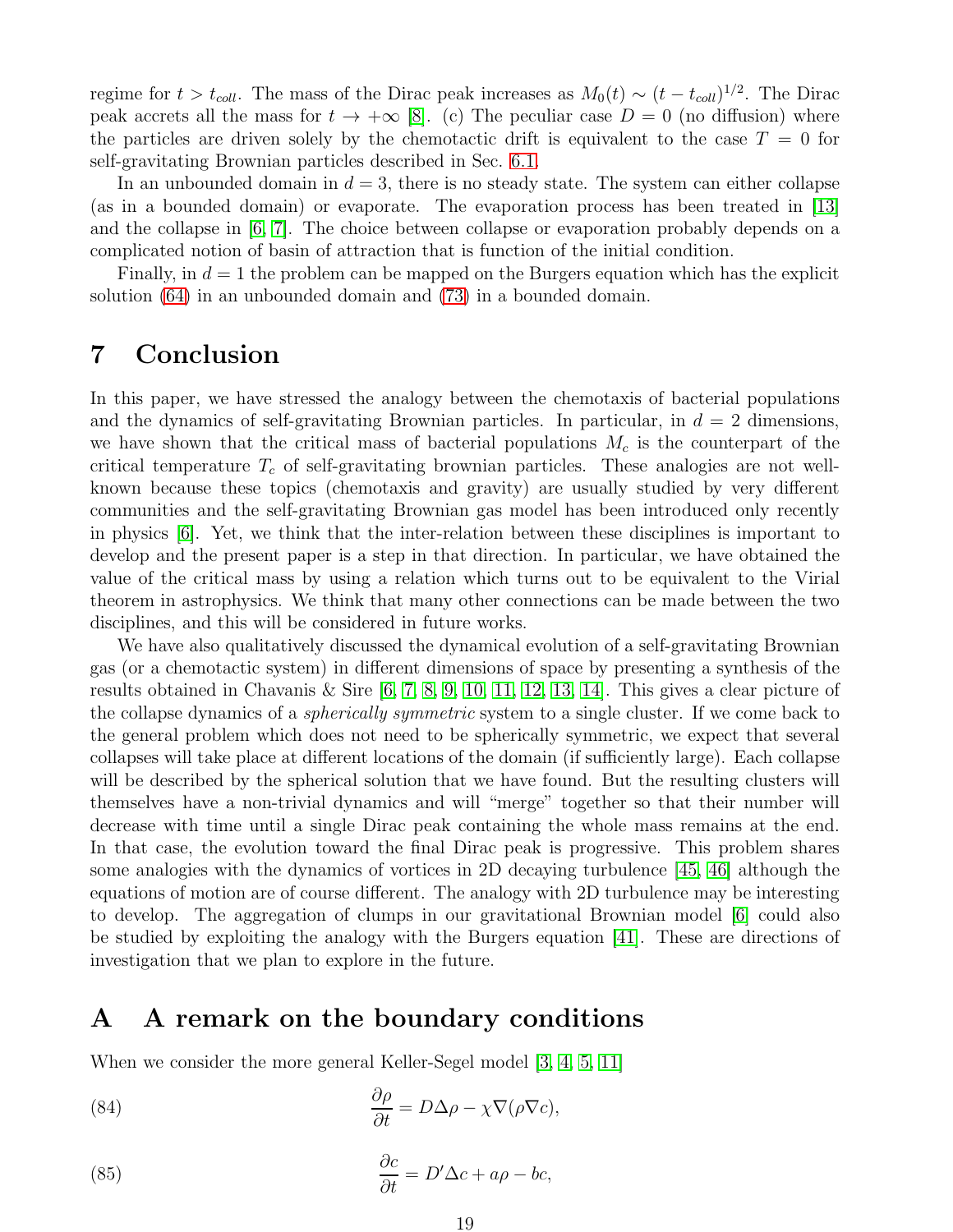the boundary conditions are the Neumann conditions

<span id="page-19-0"></span>(86) 
$$
\nabla \rho \cdot \mathbf{n} = \nabla c \cdot \mathbf{n} = 0,
$$

where **n** is a unit vector normal to the boundary of the box. Equation [\(85\)](#page-18-1) describes the evolution of the concentration of the chemical. The chemical diffuses with a diffusion coefficient  $D'$ , is created by the bacteria at a rate a and is degraded at a rate  $-b$ . With the Neumann boundary conditions, there is no current of particles (bacteria and chemical) accross the box so we have  $\rho = c = 0$  outside the box. From Eqs. [\(84\)](#page-18-2) and [\(86\)](#page-19-0), we note that the average concentration of bacteria  $\overline{\rho}(t) = M/V = \overline{\rho}_0$  is conserved. From Eqs. [\(85\)](#page-18-1) and [\(86\)](#page-19-0), we note that the average concentration of chemical satisfies  $d\overline{c}/dt + b\overline{c} = a\overline{\rho}$  so that  $\overline{c}(t) = (a\overline{\rho}_0/b)(1 (e^{-bt}) + \overline{c}_0 e^{-bt}$  tending to  $\overline{c}(+\infty) = a\overline{\rho}_0/b$  at equilibrium. Following Jäger & Luckhaus [\[4\]](#page-23-3), we set  $a = \lambda D'$  and consider the limit  $D' \to +\infty$  with  $\lambda \sim 1$ . This leads to

(87) 
$$
\frac{\partial \rho}{\partial t} = D\Delta \rho - \chi \nabla (\rho \nabla c),
$$

<span id="page-19-1"></span>(88) 
$$
\Delta c = -\lambda(\rho - \overline{\rho}_0).
$$

This model is still well-posed mathematically with the Neumann boundary conditions [\(86\)](#page-19-0). We emphasize that only the *gradient* of concentration  $\nabla c$  enters in Eqs. [\(86\)](#page-19-0)-[\(88\)](#page-19-1). Therefore, the concentration  $c$  itself is un-determined when we make the above-mentioned approximations since it is obtained only within an additive constant. When the density blows up (chemotactic collapse) so that  $\rho(\mathbf{r},t) \gg \overline{\rho}_0$ , it is justified to consider the model [\(1\)](#page-1-1)-[\(2\)](#page-1-2) where Eq. [\(88\)](#page-19-1) is replaced by a Poisson equation. It is only in that case (large diffusivity of the chemical  $D' \rightarrow +\infty$  and high concentration  $\rho(\mathbf{r},t) \gg \overline{\rho}_0$  of the bacteria) that the Keller-Segel model for the chemotaxis becomes equivalent to the Smoluchowski-Poisson system for self-gravitating Brownian particles. Some authors have studied the model [\(1\)](#page-1-1)-[\(2\)](#page-1-2) on general grounds, i.e. not necessarily being an approximation valid when  $\rho(\mathbf{r}, t) \gg \overline{\rho}_0$ . We stress, however, that this model [\(1\)](#page-1-1)-[\(2\)](#page-1-2) is not well-posed mathematically with the Neumann boundary conditions [\(86\)](#page-19-0). Indeed, integrating Eq. [\(2\)](#page-1-2) and using the divergence theorem, we have  $\oint \nabla c \cdot \mathbf{n} dS = -\lambda M \neq 0$ , so that the Neumann boundary conditions [\(86\)](#page-19-0) cannot be satisfied in that case. One way to circumvent this difficulty is to use the boundary conditions defined in Sec. [2.](#page-1-0) We must keep in mind, however, that these boundary conditions do not determine the physical concentration  $c_{phys}(\mathbf{r}, t)$  but only a "field"  $c(\mathbf{r}, t)$  that has the same gradient (this field can take positive or negative values). Furthermore, this field does not satisfy the requirement  $\nabla c \cdot \mathbf{n} = 0$  so it is not clear how close it is related to the solution of the problem  $(86)$ - $(88)$ . Finally, although the problem  $(1)-(2)$  $(1)-(2)$  is well-posed mathematically with the boundary conditions of Sec. [2,](#page-1-0) we now find that  $c(\mathbf{r}, t) \neq 0$  outside the box. This is a physical problem because there is no reason why the chemical should exit the material box (unless it has porous properties). Of course, the practical solution is to consider the concentration  $c(\mathbf{r}, t)$  inside the box only, and ignore that field outside. Another possibility is to impose  $c = 0$  on the boundary of the domain (Dirichlet) and  $c(\mathbf{r}, t) = 0$  outside. In the case of self-gravitating Brownian particles, the concentration  $-c(\mathbf{r}, t)$  is replaced by the gravitational potential  $\Phi(\mathbf{r}, t)$ . We can have  $\Phi(\mathbf{r}, t) \neq 0$  outside the box enclosing the particles because the gravitational field "traverses" the box (a material body enclosed within a container creates a gravitational force outside this container) so that the boundary conditions defined in Sec. [3](#page-4-0) are natural. We conclude therefore that the reduced chemotactic model [\(1\)](#page-1-1)-[\(2\)](#page-1-2) is not very well-posed physically compared with the initial problem [\(84\)](#page-18-2)-[\(86\)](#page-19-0). By contrast, the Smoluchowski-Poisson system [\(22\)](#page-4-1)-[\(23\)](#page-4-2) is rigorous on a physical point of view as the gravitational potential is always solution of the Newton-Poisson equation [\(23\)](#page-4-2) with the boundary conditions given in Sec. [3.](#page-4-0)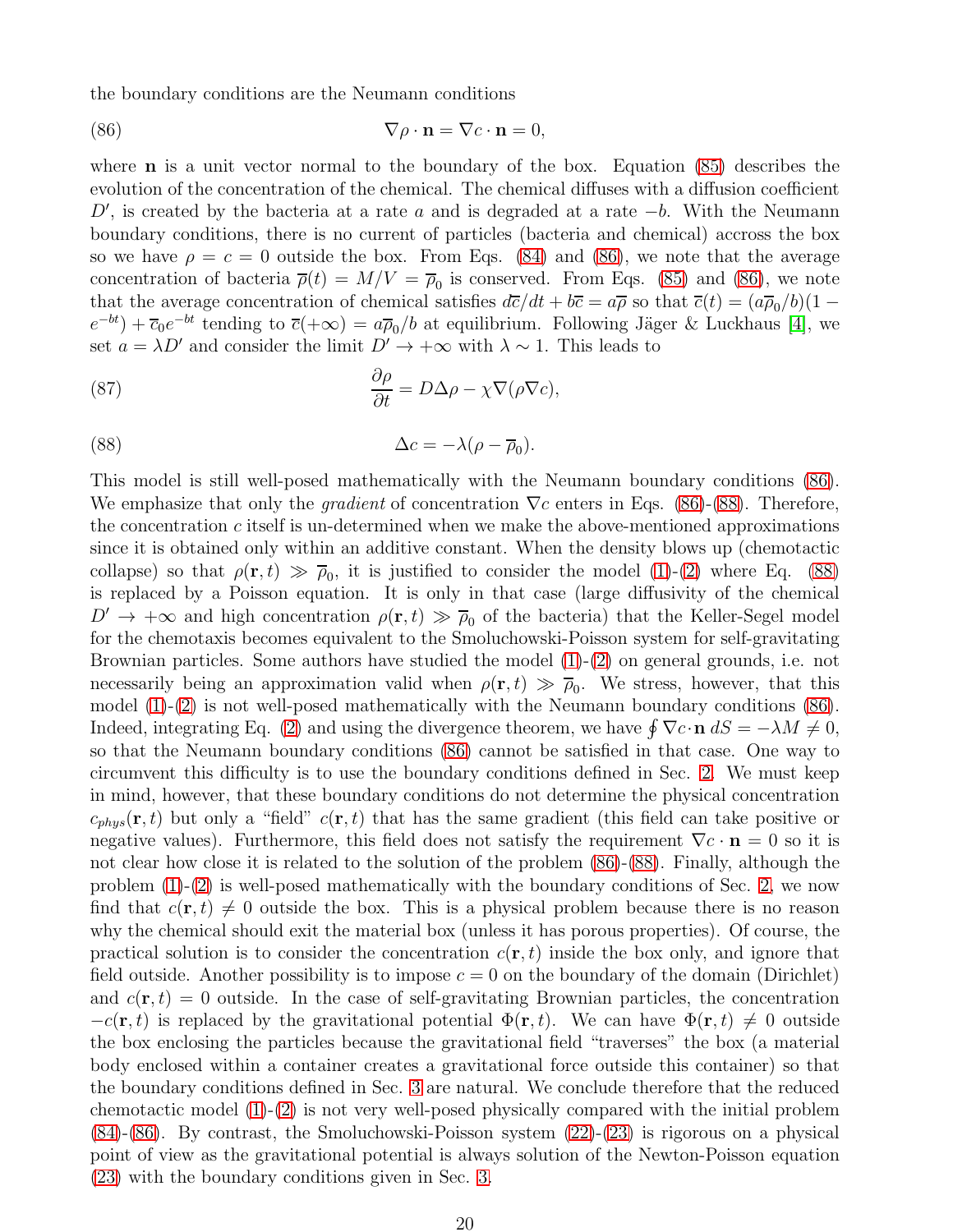## <span id="page-20-0"></span>B Overdamped Virial theorem for spherically symmetric systems

In this Appendix, we show that the overdamped Virial theorem [\(26\)](#page-5-4) can be established very simply in the case of spherically symmetric systems. In that case, the moment of inertia can be expressed as a function of the mass profile in the form

<span id="page-20-2"></span>(89) 
$$
I(t) = \int_0^R \frac{\partial M}{\partial r}(r, t) r^2 dr = MR^2 - 2 \int_0^R M(r, t) r dr,
$$

where the second equality follows from an integration by parts. Taking the time derivative of Eq. [\(89\)](#page-20-2), inserting Eq. [\(80\)](#page-14-0) and using simple integrations by parts, we obtain

(90) 
$$
\frac{1}{2}\xi \dot{I} = -\frac{k_B T}{m}[RM'(R,t) - dM] - \int_0^R \frac{GM(r,t)}{r^{d-2}}\frac{\partial M}{\partial r}(r,t) dr.
$$

This can be rewritten in the form

<span id="page-20-3"></span>(91) 
$$
\frac{1}{2}\xi \dot{I} = dNk_BT - \int_0^R \frac{GM(r,t)}{r^{d-2}}\frac{\partial M}{\partial r}(r,t) dr - dPV,
$$

where we have used  $P = k_B T \rho(R)/m$  and  $V = \frac{1}{d}$  $\frac{1}{d}S_dR^d$ . Noting finally (see the Appendix of  $[13]$ ) that

(92) 
$$
W_{ii} = -\int_0^R \frac{GM(r,t)}{r^{d-2}} \frac{\partial M}{\partial r}(r,t) dr,
$$

we obtain Eq. [\(26\)](#page-5-4). In particular, for  $d = 2$  we immediately deduce Eq. [\(28\)](#page-5-1) from Eq. [\(91\)](#page-20-3).

## <span id="page-20-1"></span>C Explicit solution of the 2D Boltzmann-Poisson equation

In this Appendix, we explicitly solve the Boltzmann-Poisson equation [\(37\)](#page-6-3) in  $d = 2$  for axisymmetric solutions. The density [\(35\)](#page-6-2) can be rewritten

<span id="page-20-6"></span>(93) 
$$
\rho = \rho_0 e^{\frac{\chi}{D}(c-c_0)},
$$

where  $\rho_0$  and  $c_0$  are the values of the density at the center of the domain. The Boltzmann-Poisson equation takes the form

(94) 
$$
\frac{1}{r}\frac{d}{dr}\left(r\frac{dc}{dr}\right) = -\lambda\rho_0 e^{\frac{\chi}{D}(c-c_0)}.
$$

Introducing  $\psi = -\frac{\chi}{D}$  $\frac{\chi}{D}(c-c_0)$  and  $\xi = (\lambda \chi \rho_0/D)^{1/2}r$ , we obtain

<span id="page-20-4"></span>(95) 
$$
\frac{1}{\xi} \frac{d}{d\xi} \left( \xi \frac{d\psi}{d\xi} \right) = e^{-\psi},
$$

<span id="page-20-5"></span>(96) 
$$
\psi(0) = \psi'(0) = 0.
$$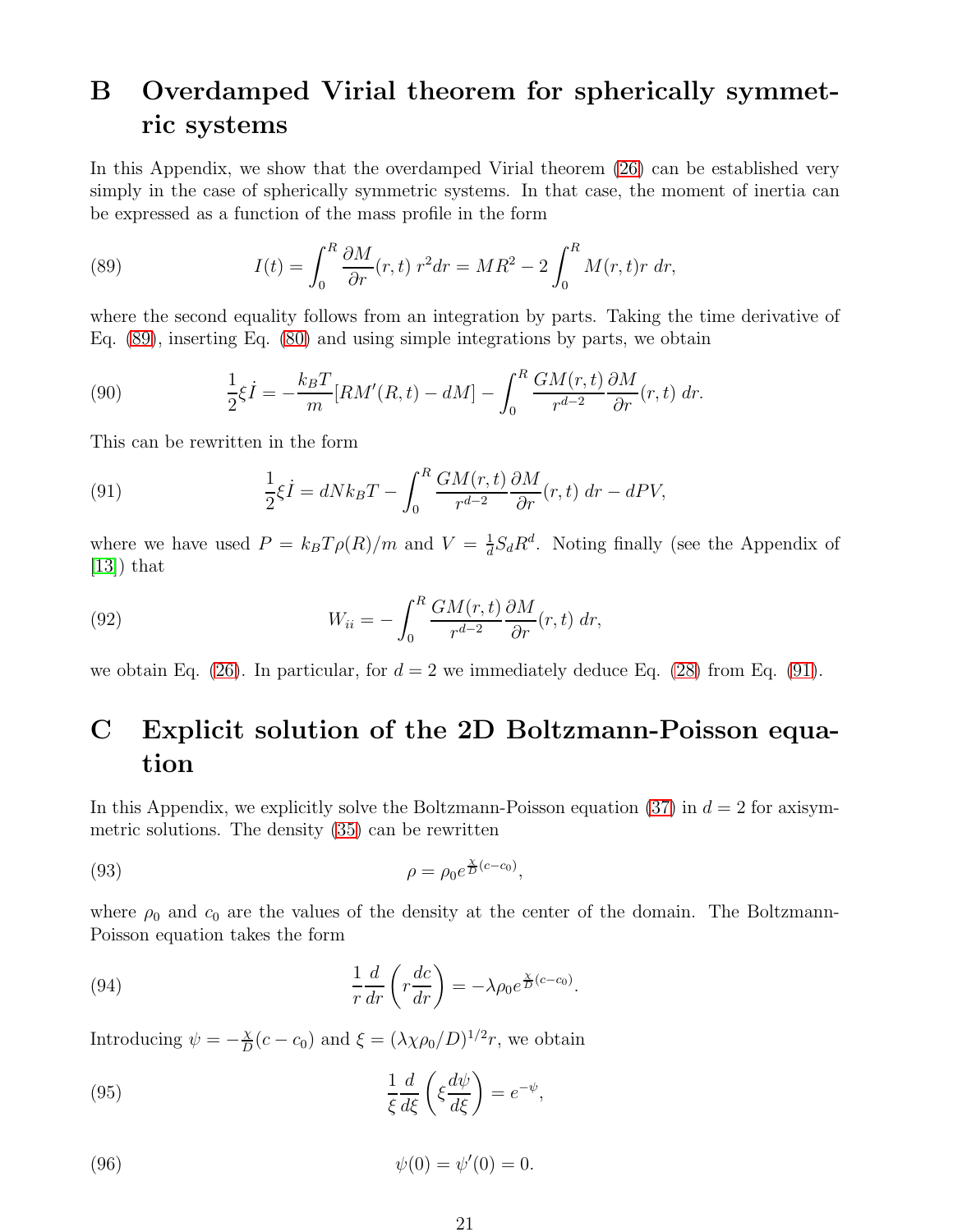With the change of variables  $t = \ln \xi$  and  $\psi = 2 \ln \xi - z$ , Eq. [\(95\)](#page-20-4) can be rewritten

(97) 
$$
\frac{d^2z}{dt^2} = -e^z = -\frac{d}{dz}(e^z).
$$

This corresponds to the motion of a particle in a potential  $V(z) = e^z$ . Using the initial condition [\(96\)](#page-20-5) which translates into  $(z \to -\infty, dz/dt = 2)$  for  $t \to -\infty$ , the first integral is

(98) 
$$
\frac{1}{2} \left( \frac{dz}{dt} \right)^2 + e^z = 2.
$$

This first order differential equation is readily integrated yielding

(99) 
$$
\tanh^{-1}\sqrt{1-\frac{1}{2}e^z} = t + C.
$$

Returning to original variables, we get

(100) 
$$
e^{-\psi} = \frac{8\lambda^2}{(1 + \lambda^2 \xi^2)^2},
$$

where  $\lambda$  is a constant of integration related to C. It is determined by  $\psi(0) = 0$  yielding  $8\lambda^2 = 1$ so we finally obtain

<span id="page-21-3"></span><span id="page-21-1"></span><span id="page-21-0"></span>.

(101) 
$$
e^{-\psi} = \frac{1}{(1 + \frac{1}{8}\xi^2)^2}
$$

Using the Gauss theorem, the total mass is given by

(102) 
$$
\frac{dc}{dr}(R) = -\frac{\lambda M}{2\pi R}.
$$

Let  $\alpha = (\lambda \chi \rho_0 / D)^{1/2} R$  denote the value of  $\xi$  at the edge of the box so that  $\xi = \alpha r / R$ . With these notations, the foregoing relation can be rewritten

(103) 
$$
\alpha \psi'(\alpha) = \frac{\lambda M \chi}{2 \pi D}.
$$

Using Eq. [\(100\)](#page-21-0) and introducing the critical mass [\(41\)](#page-7-3), we find that this relation is equivalent to

$$
\frac{\alpha^2}{8} = \frac{M}{M_c - M}.
$$

Recalling the definition of  $\alpha$ , this equation determines the relation between the mass and the central density according to

<span id="page-21-2"></span>(105) 
$$
\rho_0 = \frac{M_c}{\pi R^2} \frac{M/M_c}{1 - \frac{M}{M_c}}.
$$

Finally, noting that

(106) 
$$
\rho = \frac{\rho_0}{(1 + \frac{\alpha^2}{8}(\frac{r}{R})^2)^2},
$$

and using Eqs. [\(104\)](#page-21-1) and [\(105\)](#page-21-2) we finally obtain Eq. [\(44\)](#page-7-2). On the other hand, in an infinite domain, the Gauss theorem  $\lim_{\xi \to +\infty} \xi \psi'(\xi) = \frac{\lambda M_X}{2\pi D}$  and Eq. [\(101\)](#page-21-3) imply that  $M = M_c = \frac{8\pi D}{\chi \lambda}$ . Then, using Eqs.  $(93)$  and  $(101)$  we obtain Eq.  $(46)$ .

The two-dimensional Boltzmann-Poisson equation [\(37\)](#page-6-3) appeared in very different topics: self-gravitating isothermal gaseous cylinders in hydrostatic equilibrium [\[29,](#page-24-0) [30\]](#page-24-1), statistical equilibrium states of two-dimensional stellar systems in the microcanonical ensemble [\[26,](#page-23-25) [31\]](#page-24-2), statistical equilibrium states of two-dimensional self-gravitating Brownian particles in the canonical ensemble [\[7\]](#page-23-6), statistical mechanics of point vortices in two-dimensional hydrodynamics [\[47,](#page-24-18) [33,](#page-24-4) [34,](#page-24-5) [35\]](#page-24-6), chemotaxis of bacterial populations [\[18\]](#page-23-17).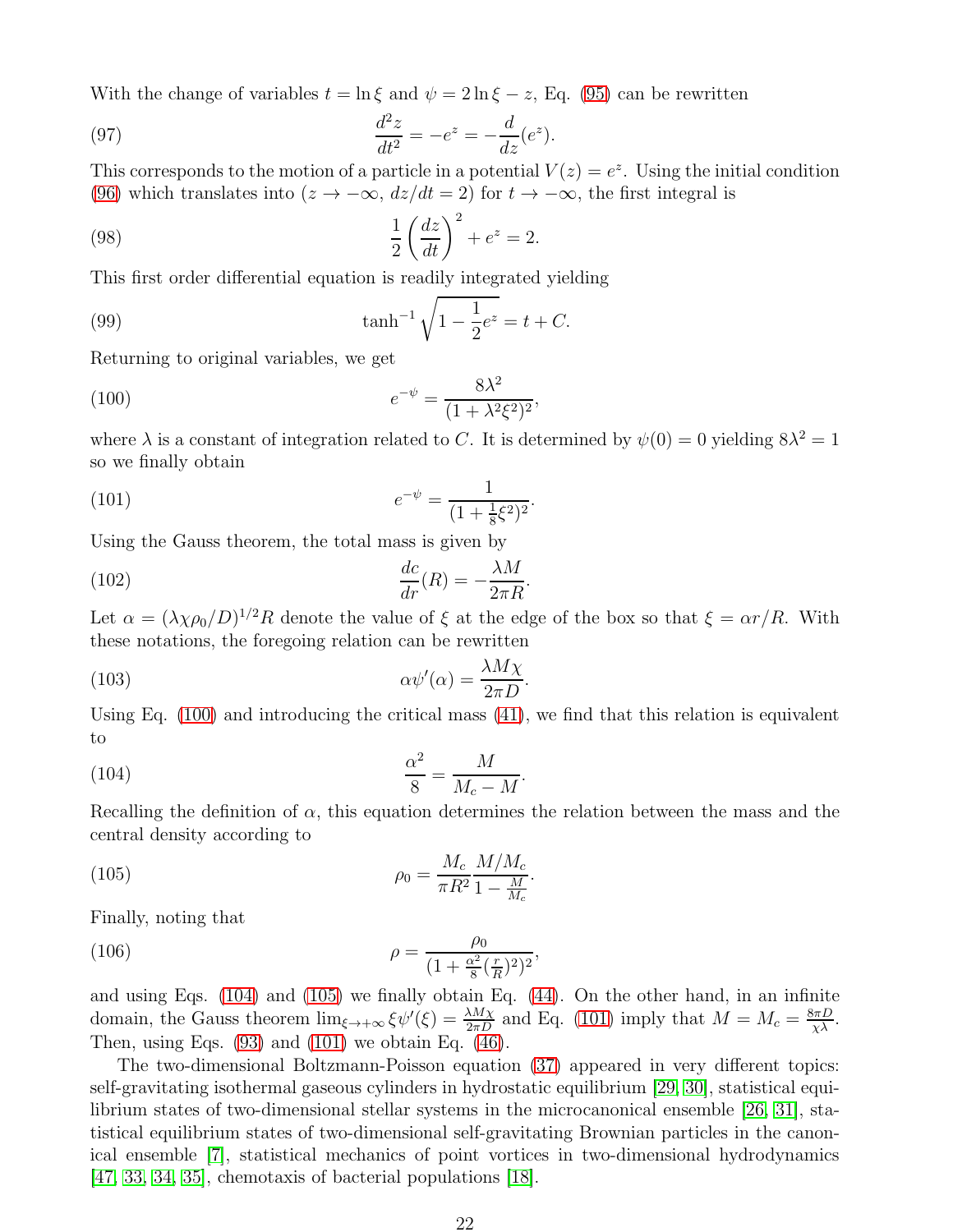## <span id="page-22-0"></span>D Explicit solution of the 1D Boltzmann-Poisson equation

In this Appendix, we explicitly solve the Boltzmann-Poisson equation [\(37\)](#page-6-3) in  $d = 1$ . Writing  $\rho = \rho_0 e^{-\psi}$  with  $\psi = \beta m(\Phi - \Phi_0)$  where  $\rho_0$  is the central density and  $\Phi_0$  the central potential, and introducing the scaled distance  $\xi = (2G\beta m\rho_0)^{1/2}x$ , the Boltzmann-Poisson equation in  $d = 1$  can be written

<span id="page-22-4"></span>
$$
\frac{d^2\psi}{d\xi^2} = e^{-\psi},
$$

with  $\psi(0) = \psi'(0) = 0$ . This is similar to the equation of motion of a particle in a potential  $V(\psi) = e^{-\psi}$ . The first integral is  $E = \frac{1}{2}$  $\frac{1}{2}(d\psi/d\xi)^2 + e^{-\psi}$ . Using the initial conditions we find that  $E = 1$ . Therefore, we get

(108) 
$$
\frac{d\psi}{\sqrt{2(1-e^{-\psi})}} = d\xi.
$$

This is integrated into

(109) 
$$
\tanh^{-1}\sqrt{1-e^{-\psi}}=\frac{1}{\sqrt{2}}\xi,
$$

and we finally obtain

<span id="page-22-1"></span>(110) 
$$
e^{-\psi} = \frac{1}{\cosh^2(\xi/\sqrt{2})}.
$$

In a infinite domain, the Gauss theorem  $(d\Phi/dx)(+\infty) = GM$  in scaled variables becomes

(111) 
$$
\lim_{\xi \to +\infty} \psi'(\xi) = M \left( \frac{\beta G m}{2\rho_0} \right)^{1/2}.
$$

Using Eq. [\(110\)](#page-22-1), this yields Eq. [\(60\)](#page-10-3)-b. Then, Eq. [\(110\)](#page-22-1) yields Eq. [\(59\)](#page-10-2). In a finite domain, we call  $\alpha = (2\beta G m \rho_0)^{1/2} R$  the value of the scaled distance  $\xi$  at the box radius R. Then, we have  $\xi = (\alpha/R)x$ . The Gauss theorem  $(d\Phi/dx)(R) = GM$  in scaled variables becomes

(112) 
$$
\alpha \psi'(\alpha) = \beta G M m R \equiv \eta.
$$

Using Eq. [\(110\)](#page-22-1), we find that

<span id="page-22-2"></span>(113) 
$$
\eta = \sqrt{2}\alpha \tanh(\alpha/\sqrt{2}).
$$

We also have by definition

<span id="page-22-3"></span>(114) 
$$
\frac{2R\rho_0}{M} = \frac{\alpha^2}{\eta}.
$$

Therefore, Eqs. [\(113\)](#page-22-2) and [\(114\)](#page-22-3) determine the central density in terms of the temperature. Finally, the density and mass profiles can be written

(115) 
$$
\rho(x) = \frac{\rho_0}{\cosh^2(\alpha x/\sqrt{2}R)}, \qquad M(x) = \frac{M}{\tanh(\alpha/\sqrt{2})}\tanh(\alpha x/\sqrt{2}R).
$$

The central density monotonically increases as the temperature decreases (see Fig. [4\)](#page-13-0). At  $T = 0$ , the density profile is a Dirac peak:  $\rho(x) = M\delta(x)$  (see Fig. [3\)](#page-12-0). Noting that  $\alpha =$  $\beta GmRa/\sqrt{2}$ , these results are equivalent to those of Sec. [5.2.](#page-11-0) The one-dimensional Boltzmann-Poisson equation [\(107\)](#page-22-4) appeared in very different topics: highly flattened galactic disks [\[48\]](#page-24-19), stellar systems stratified in plane parallel layers [\[49\]](#page-24-20), one dimensional self-gravitating Brownian particles [\[7\]](#page-23-6), statistical mechanics of two-dimensional turbulence in a shear layer [\[50\]](#page-24-21).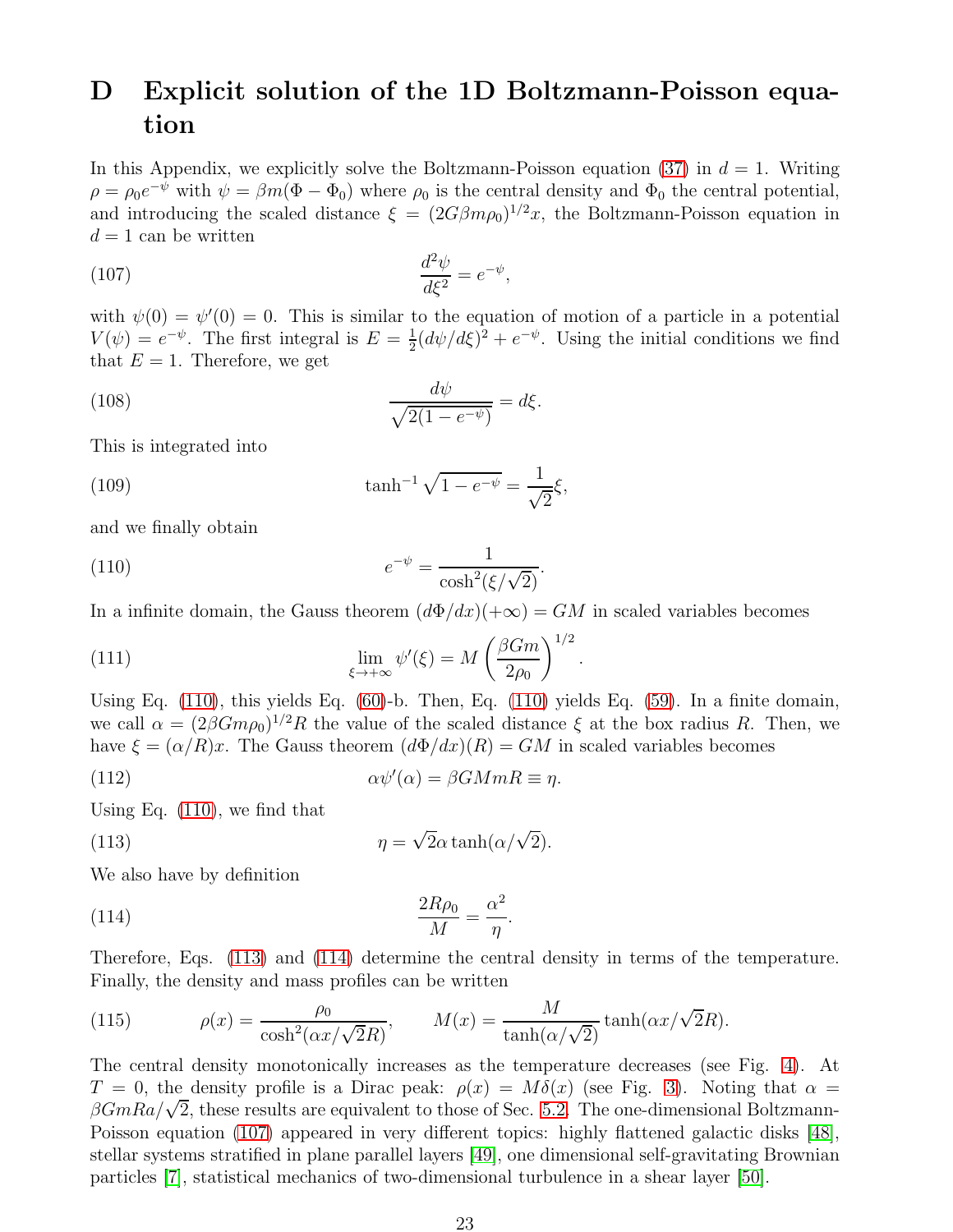## <span id="page-23-0"></span>References

- <span id="page-23-1"></span>[1] Dynamics and thermodynamics of systems with long range interactions, edited by Dauxois, T., Ruffo, S., Arimondo, E. and Wilkens, M. Lecture Notes in Physics, Springer (2002)
- <span id="page-23-2"></span>[2] J.D. Murray, Mathematical Biology (Springer, Berlin, 1991).
- <span id="page-23-3"></span>[3] E. Keller, L.A. Segel J. theor. Biol. 26, 399 (1970).
- <span id="page-23-4"></span>[4] W. Jäger, S. Luckhaus, Trans. Amer. Math. Soc. **329**, 819 (1992).
- <span id="page-23-5"></span>[5] D. Horstmann, Jahresberichte der DMV 106, 51 (2004).
- <span id="page-23-6"></span>[6] P.H. Chavanis, C. Rosier and C. Sire, Phys. Rev. E 66, 036105 (2002).
- <span id="page-23-7"></span>[7] C. Sire and P.H. Chavanis, Phys. Rev. E 66, 046133 (2002).
- <span id="page-23-8"></span>[8] C. Sire and P.H. Chavanis, Phys. Rev. E 69, 066109 (2004).
- <span id="page-23-9"></span>[9] P.H. Chavanis and C. Sire, Phys. Rev. E 70, 026115 (2004).
- <span id="page-23-10"></span>[10] C. Sire and P.H. Chavanis, Banach Center Publ. 66, 287 (2004).
- <span id="page-23-11"></span>[11] P.H. Chavanis, M. Ribot, C. Rosier and C. Sire, Banach Center Publ. 66, 103 (2004).
- <span id="page-23-12"></span>[12] J. Sopik, C. Sire and P.H. Chavanis, Phys. Rev. E 72, 026105 (2005).
- <span id="page-23-13"></span>[13] P.H. Chavanis and C. Sire, Phys. Rev. E 73, 066103 (2006).
- <span id="page-23-14"></span>[14] P.H. Chavanis and C. Sire, Phys. Rev. E **73**, 066104 (2006).
- <span id="page-23-15"></span>[15] S. Childress, J.K. Percus, Math. Biosci. 56, 217 (1981).
- <span id="page-23-16"></span>[16] S. Childress, Lecture Notes in Biomath. 55, 61 (1984).
- <span id="page-23-17"></span>[17] T. Nagai, Adv. Math. Sci. Appl. 5, 581 (1995).
- <span id="page-23-19"></span>[18] M.A. Herrero, J.J.L. Velazquez, Math. Ann. 306, 583 (1996).
- <span id="page-23-18"></span>[19] J. Dolbeault, B. Perthame, C. R. Acad. Sci. Paris, Ser. I 339, 611 (2004).
- <span id="page-23-20"></span>[20] P. Biler, G. Karch, P. Laurençot, T. Nadzieja, Topol. Methods Nonlinear Anal. 27, 133 (2006).
- <span id="page-23-21"></span>[21] P. Biler, G. Karch, P. Laurençot, T. Nadzieja, Math. Methods Appl. Sci. 29, 1563 (2006).
- <span id="page-23-22"></span>[22] P.H. Chavanis and C. Sire, Phys. Rev. E 69, 016116 (2004).
- <span id="page-23-23"></span>[23] P.H. Chavanis and C. Sire, Physica A 375, 140 (2007).
- <span id="page-23-24"></span>[24] P.H. Chavanis, Physica A 361, 55 (2006); P.H. Chavanis, Physica A 361, 81 (2006).
- <span id="page-23-25"></span>[25] A.M. Salsberg, J. Math. Phys. 6, 158 (1965).
- <span id="page-23-26"></span>[26] J. Katz, D. Lynden-Bell, Mon. Not. R. Astron. Soc. 184, 709 (1978).
- <span id="page-23-27"></span>[27] T. Padmanabhan, Phys. Rep. 188, 287 (1990).
- [28] P.H. Chavanis, [\[cond-mat/0612124\]](http://arxiv.org/abs/cond-mat/0612124)